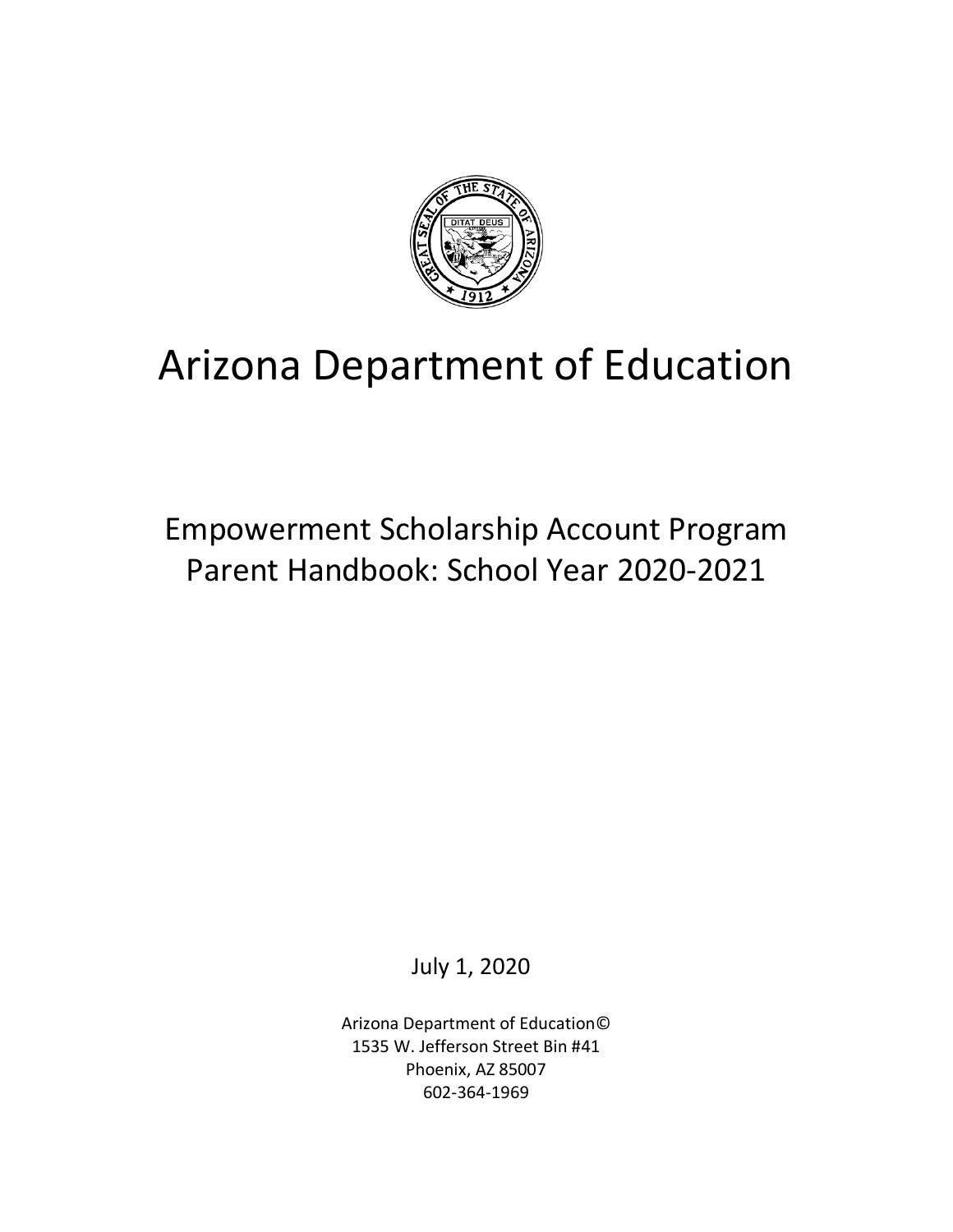# **Table of Contents**

| Tuition or Fees and Required Textbooks at an Eligible Postsecondary School  17 |  |
|--------------------------------------------------------------------------------|--|
|                                                                                |  |
|                                                                                |  |
|                                                                                |  |
|                                                                                |  |
|                                                                                |  |
|                                                                                |  |
|                                                                                |  |
|                                                                                |  |
|                                                                                |  |
|                                                                                |  |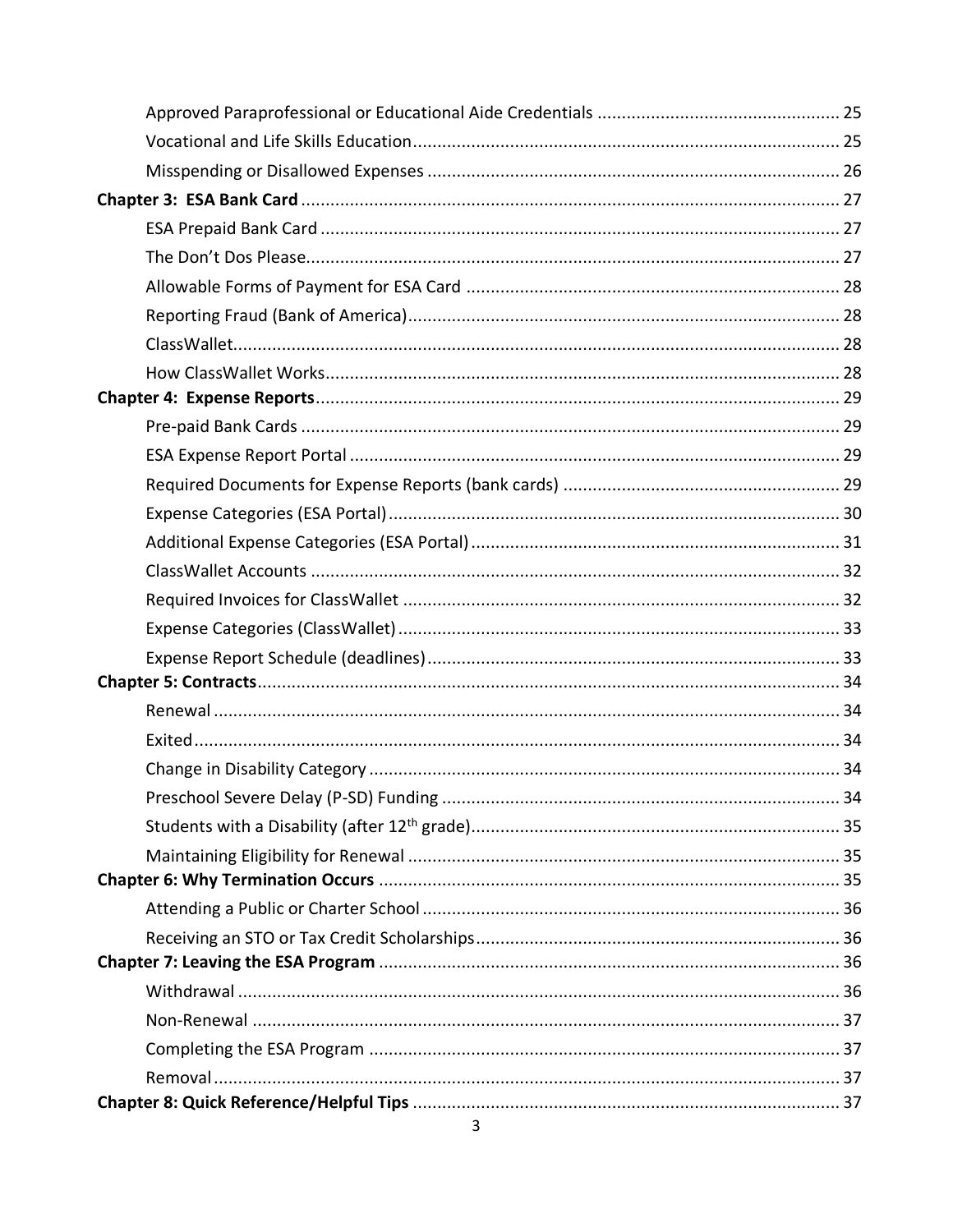<span id="page-3-0"></span>Welcome to the Empowerment Scholarship Account (ESA) Program. We are happy to have you and your child be part of such an exciting program. By choosing to opt out of the public-school system, this program allows you to seek an array of alternative educational services from private school to home-based education and control your child's educational needs. Our mission is to serve all ESA families effectively, and efficiently. Whether you are a new parent or a parent continuing in the program, this handbook along with our staff will provide guidance and support to help you navigate through the ESA program.

Please keep in mind that with the introduction of SB1224, that allows the State Board of Education (SBE) to write rules for the ESA program, this handbook is subject to change. Any changes made, will be communicated to you and amended in this handbook.

Again, welcome to the ESA program, we look forward to this amazing life-changing journey for you and your child.

# **Chapter 1: Introduction**

The importance of providing a world-class education to all Arizona children cannot be overstated or hold more emphasis in our state today. Historically, Arizona has pioneered breakthrough programs that have grounded themselves in supporting district and charter school initiatives, expanding school choices, increasing transparency, and delivering a high-quality education. Under the direction of the Arizona State Legislature, the Arizona Department of Education (ADE or the Department) has created the Empowerment Scholarship Account (ESA) Program to continue along the path of innovative education reform.

### <span id="page-3-1"></span>**What is an Empowerment ScholarshipAccount?**

An Empowerment Scholarship Account (ESA) is an account administered by the ADE and funded fully by state tax dollars to provide options for the education of qualified students in Arizona.

90% of the student's State aide<sup>1</sup> that would have gone to your student's school district or charter school is allocated to the applicant parent of the qualified student to provide an education in at least the following subjects: reading, grammar, mathematics, social studies and science. The ESA program allows parents of qualified students to utilize public monies to purchase educational services from private schools, education providers, and or vendors.

### <span id="page-3-2"></span>**Accepting an Empowerment Scholarship Account**

By accepting an ESA, the applicant of the qualified student(s), agrees to abide by an annually signed contract. It is important to keep in mind that the ESA contract is between the applicant parent (Account Holder) and the ADE. While we highly recommend you not sharing details of your contract or award, information, what you choose to share with schools, vendors, or providers is at your discretion.

 $1$  This does not include any federal funding or other funding.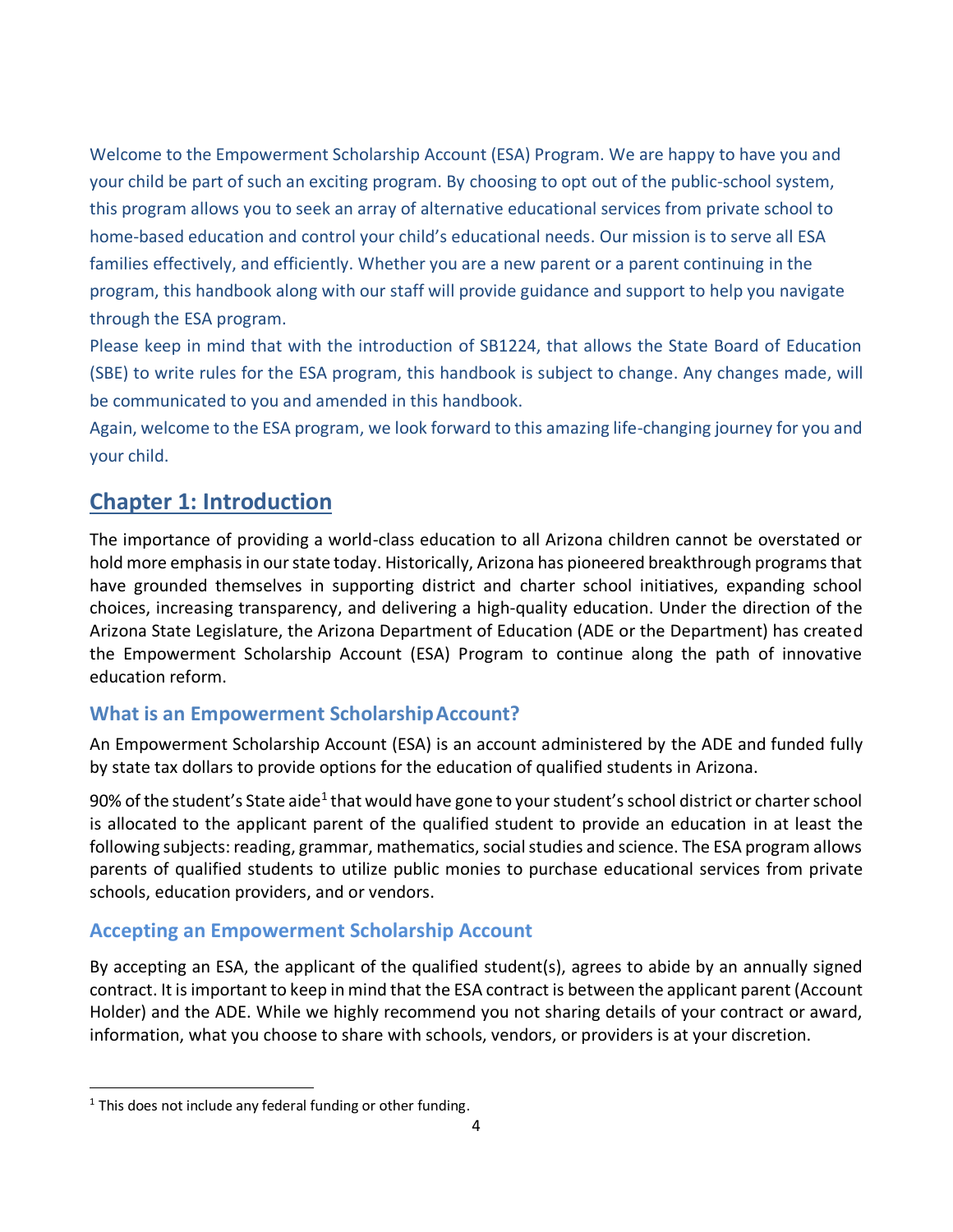The ESA staff is not allowed to provide guidance or recommendations to families about schools, vendors, or providers. At any time, the Department reserves the right to revoke your ESA for violating contract, policies, or laws *(please refer to your contract for all terms and conditions)* including the following*:*

- Not enroll the student in a public district school, charter school or a public online school (this includes summer public school).
- Release the school district or charter from all obligations to educate.<sup>2</sup>
- Not accept any School Tuition Organization (STO) scholarship or tax credit scholarship while on an ESA contract.
- Provide quarterly expense reports by the deadline date.
- Spend a portion of the ESA funds annually.
- Not enroll the ESA student in a % day Kindergarten public school program without paying the public school.

By opting out of the public-school system, parents can seek a range of alternative educational services ranging from services at a private school to home-based education.

### <span id="page-4-0"></span>**Handbook Purpose**

The purpose of the ESA handbook is to establish instruction concerning policies, procedures, and implementation of the ESA program. Please note this handbook is subject to changes any time during the contract year. The ESA staff will notify parents of any change(s) and the effective date.

### <span id="page-4-1"></span>**Handbook Updates**

The ESA handbook is reviewed by the ADE staff under the guidance of the Attorney General's office. Policies can and will be added and/or redacted in response to newly enacted legislation, court decisions, and/or suggestions for best practices.

### <span id="page-4-2"></span>**How to Stay Updated**

We encourage you to visit our website [www.azed.gov/esa/](http://www.azed.gov/esa) for information and resources. We recommend that you read all communication; and make sure that you add [ESA.Communications@azed.gov](mailto:ESA.Communications@azed.gov) and [ESA@azed.gov](mailto:ESA@azed.gov) to your contacts to avoid emails going to your spam or junk folders.

Please keep in mind that if you reply to an email from the ESA Communications inbox, you will not get a reply. This email is used only to communicate with account holders and applicants. We communicate officially via email.<sup>3</sup>

 $<sup>2</sup>$  This does not release the public school from evaluating a student if requested in writing by the parent. If the student is</sup> homeschooled, the district of residency is responsible for evaluating. If the student attends a private school, the district in which the private school is located is responsible for evaluating. ESA does not require an evaluation if one is already on file to continue. Students with disabilities may be eligible for some services through their school district. For information on these services please visit ESS website at[: https://www.azed.gov/specialeducation/program-management](https://www.azed.gov/specialeducation/program-management-proportionate-share/)[proportionate-share/](https://www.azed.gov/specialeducation/program-management-proportionate-share/)

 $3$  Any official correspondence and any major policy and or statute changes/updates may be mailed to the applicant parent upon request.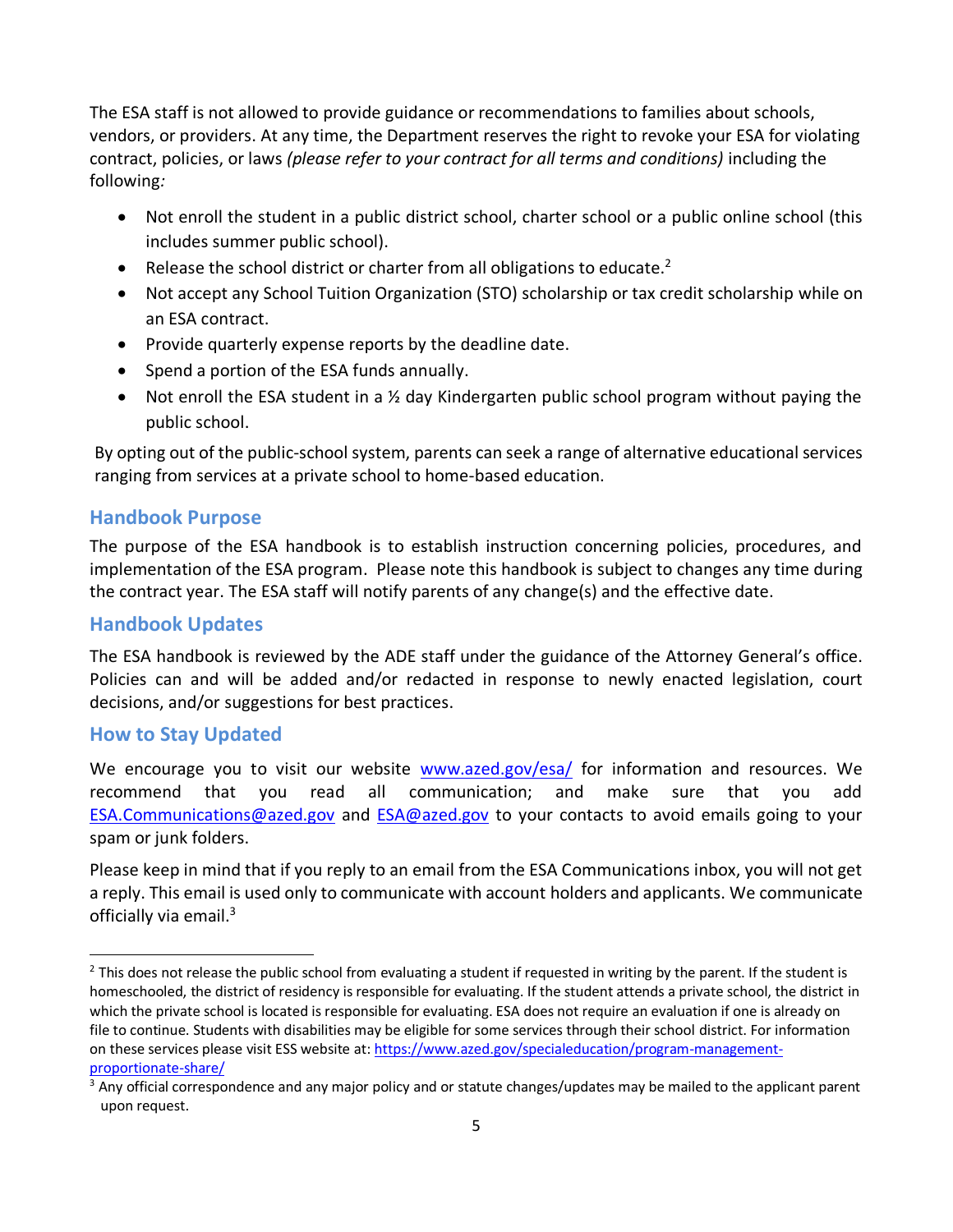### <span id="page-5-0"></span>**Changes related to emails, addresses, and phone numbers**

If you need to update your email, mailing address, phone number, or want to make sure we have valid information, please log into your ESA account via the ESA portal to make changes as needed.

#### <span id="page-5-1"></span>**Resident Verification**

In accordance to A.R.S. § 15-2401(5) "[p]arent means a resident of this state who is the parent or legal guardian of a qualified student. 15-2401(7) defines a qualified student as a resident of this state. Therefore, a parent or legal guardian may be asked to provide proof of residency at the time of application OR any time while on the ESA program.

### <span id="page-5-2"></span>**Secure Information**

The Department has the obligation, under the Family Educational Rights and Privacy Acts (FERPA) to ensure all information is kept confidential and secure. The Department and ESA staff will not release personally identifiable information regarding your child, including financial information or personal details (this includes contract information) to private schools, providers, vendors, or stakeholders.

ESA will only communicate with you, the applicant parent, and the parent you have assigned as an additional parent or legal guardian. For the protection of your privacy, the Department encourages you to use caution when providing your personal information to third parties. This includes, but is not limited to, social security numbers, dates of birth, ESA bank card information, Application IDs or ESA logins and passwords. To further protect yourself against the possibility of fraud, it is also recommended that you never release the custody of your ESA bank card or the card number to third parties (including schools).

For applicants who use the prepaid bank card, you are encouraged to enroll in Bank of America's Online Banking system at[: www.bankofamerica.com/onlinebanking/online-banking.go.](http://www.bankofamerica.com/onlinebanking/online-banking.go) Setting up an account gives cardholders the ability to track their purchases and is a good way to ensure fraud is not occurring on your account. Up-to-the-minute transactions are available.

For applicants who are set up in ClassWallet, you can access your ClassWallet account through your ESA account via the ESA portal.

### <span id="page-5-3"></span>**Private School and Homeschool Affidavits**

A.R.S § 15-2402(B)(5) requires that the parent of a qualified student **not** file an affidavit of intent to homeschool. This means that your ESA contract serves as your "affidavit" or proof that the student is indeed receiving an education as required by Arizona law.

# <span id="page-5-4"></span>**Chapter 2: Spending and Program Requirements**

There are many laws dedicated to guide government spending that ensures transparency to the taxpayer; in education it is no different. Public schools have dozens of reports that must be submitted to show accountability throughout the school year. When the ESA program was passed into law, only four pages were dedicated to guide parents on how to spend their child's awarded funds to effectively carry out the same mission as a public school. Purposefully, the law was passed to allow parents to make the choices that would best serve their student's needs.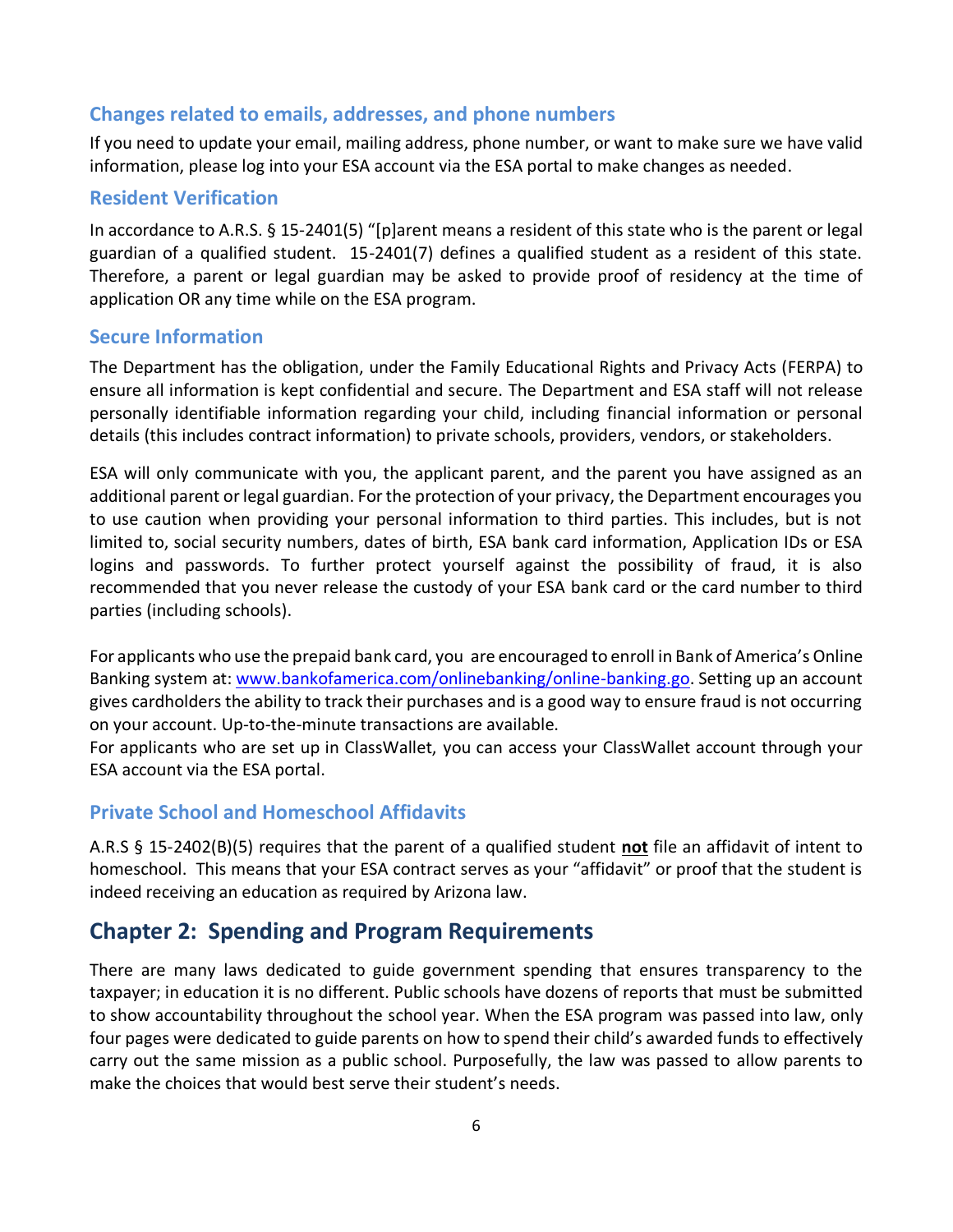Important things to keep in mind:

- 1. The ESA program does not have a list of approved schools, vendors, or providers.
- 2. It is at your discretion (applicant parent/legal guardian) to choose the provider and ensure that he/she have the proper credentials prior to receiving a service.
- 3. Hiring a family member of the student on an ESA is not allowed.
- 4. Knowingly hiring another ESA recipient parent and paying them directly with ESA fundsis strictly prohibited.
- 5. Services must be paid for during the same quarter in which they are received; meaning invoice dates must match the quarter that services are provided
- 6. Pre-payment of services is not allowed; services must be paid for at the time the service is rendered.
- 7. Quarters in which services must be paid for:
	- Quarter 1: July 1 through September 30
	- Quarter 2: October 1 through December 31
	- Quarter 3: January 1 through March 31
	- Quarter 4: April 1 through June 30

Students new to the program cannot use ESA monies to pay for quarters in which they were not eligible for the ESA program. Students that are not on contract during a quarter, cannot use ESA funds to pay for services rendered while not on an ESA contract.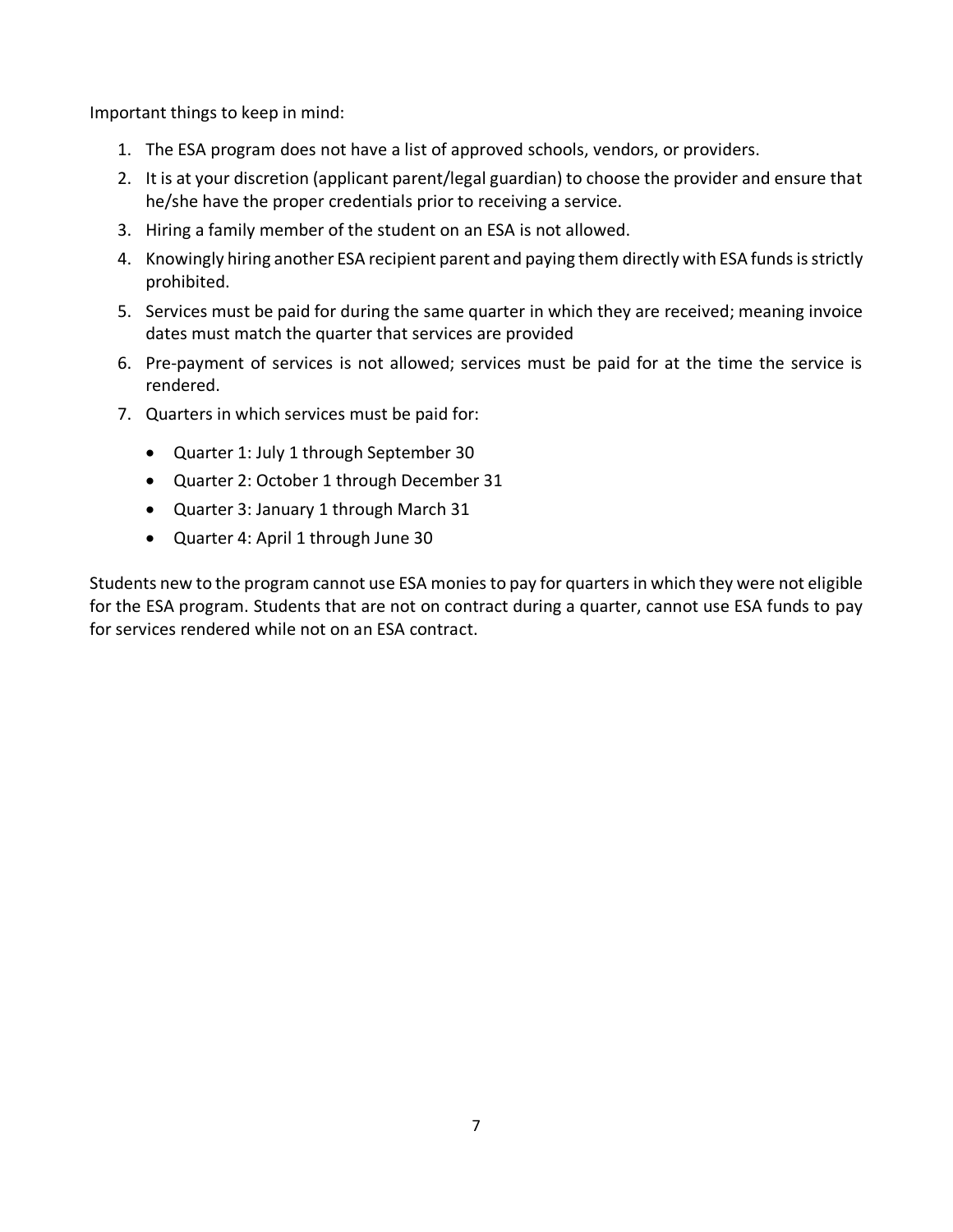<span id="page-7-0"></span>Approved Spending Categories for ALL Students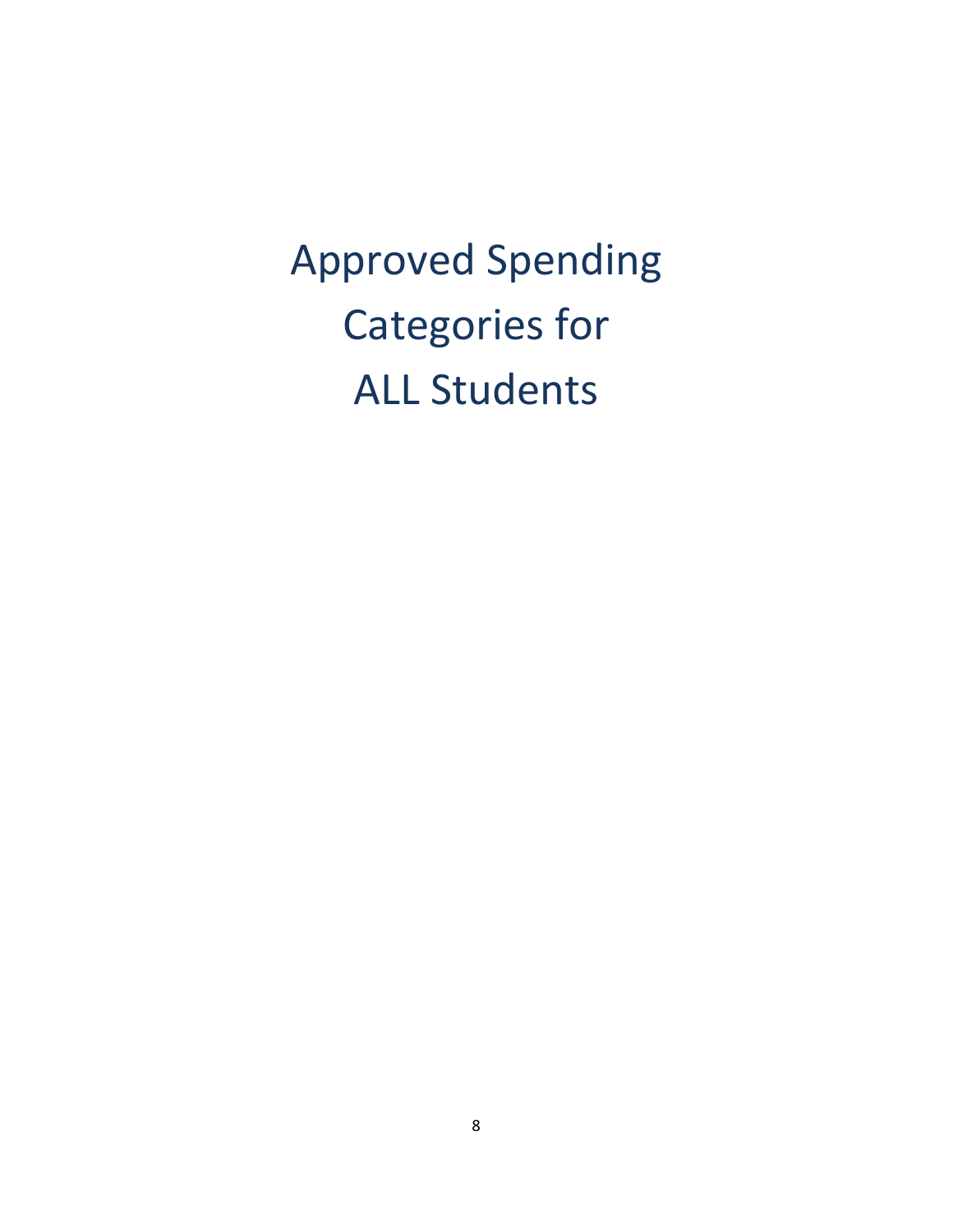### **Approved Spending Categories for ALL students:**

| <b>Approved Spending Categories</b>                                                                                                                   | <b>Description</b>                                                                                                                                                                                               |
|-------------------------------------------------------------------------------------------------------------------------------------------------------|------------------------------------------------------------------------------------------------------------------------------------------------------------------------------------------------------------------|
| Tuition or fees at a qualified school<br>and required textbooks at a qualified<br>school                                                              | A qualified school is defined as a private school located in<br>Arizona serving PK-12 <sup>th</sup> grades. <sup>4</sup> The school must not<br>discriminate on the basis of race, color, or national origin     |
| Tutoring services or services                                                                                                                         | All services must be delivered by an individual or facility who<br>is accredited by a state, regional or national accrediting<br>organization. Credentials cannot be expired.                                    |
| Curriculum                                                                                                                                            | A course of study for content areas or grade level including<br>supplemental education<br>materials<br>required<br>any<br>or<br>by the curriculum, approved<br>recommended<br>by the<br>department. <sup>5</sup> |
| Tuition or fees for a nonpublic online<br>learning program                                                                                            | Online learning programs or courses                                                                                                                                                                              |
| Fees for nationally standardized norm-<br>referenced achievement tests                                                                                | Advanced Placement exams and/or other exams related to<br>college or university admissions such as ACT or SAT and prep<br>exams                                                                                  |
| eligible<br>Tuition<br>fees<br>at<br><b>or</b><br>an<br>postsecondary institution<br>and the<br>purchase of required textbooks by that<br>institution | Community college as defined in 15-1401, a university under<br>the AZ board of regents or an accredited<br>private<br>postsecondary institute                                                                    |
| <b>Account fees</b>                                                                                                                                   | Lost or stolen card fee and expediting services only                                                                                                                                                             |
| Services provided by a public school                                                                                                                  | Approved individual classes and extracurricular programs at<br>a public school                                                                                                                                   |
| Uniforms                                                                                                                                              | Uniforms must be purchased from OR through a qualified<br>school                                                                                                                                                 |

### <span id="page-8-0"></span>**A Deeper Look at Spending**

In the following pages, this handbook will list the approved spending categories. It will provide guidance on educational expenses, credentials, invoices, among other things. The intent is to also give some ideas on how and what ESA monies can be used on such as tuition, providers, vendors, etc. Each student receives their own ESA bank card in the Account Holder's name or their own ClassWallet account in the qualified student's name and only their educational expenses can be purchased or paid for with their card or account.

<sup>&</sup>lt;sup>4</sup> Qualified students who resided within the boundaries of an Indian reservation in this state, may attend a private school in an adjacent state that is within 2 miles of the boundary of the Indian reservation on which the student resides.

<sup>&</sup>lt;sup>5</sup> SB1224 mandates that supplemental material must be required or recommended by the curriculum.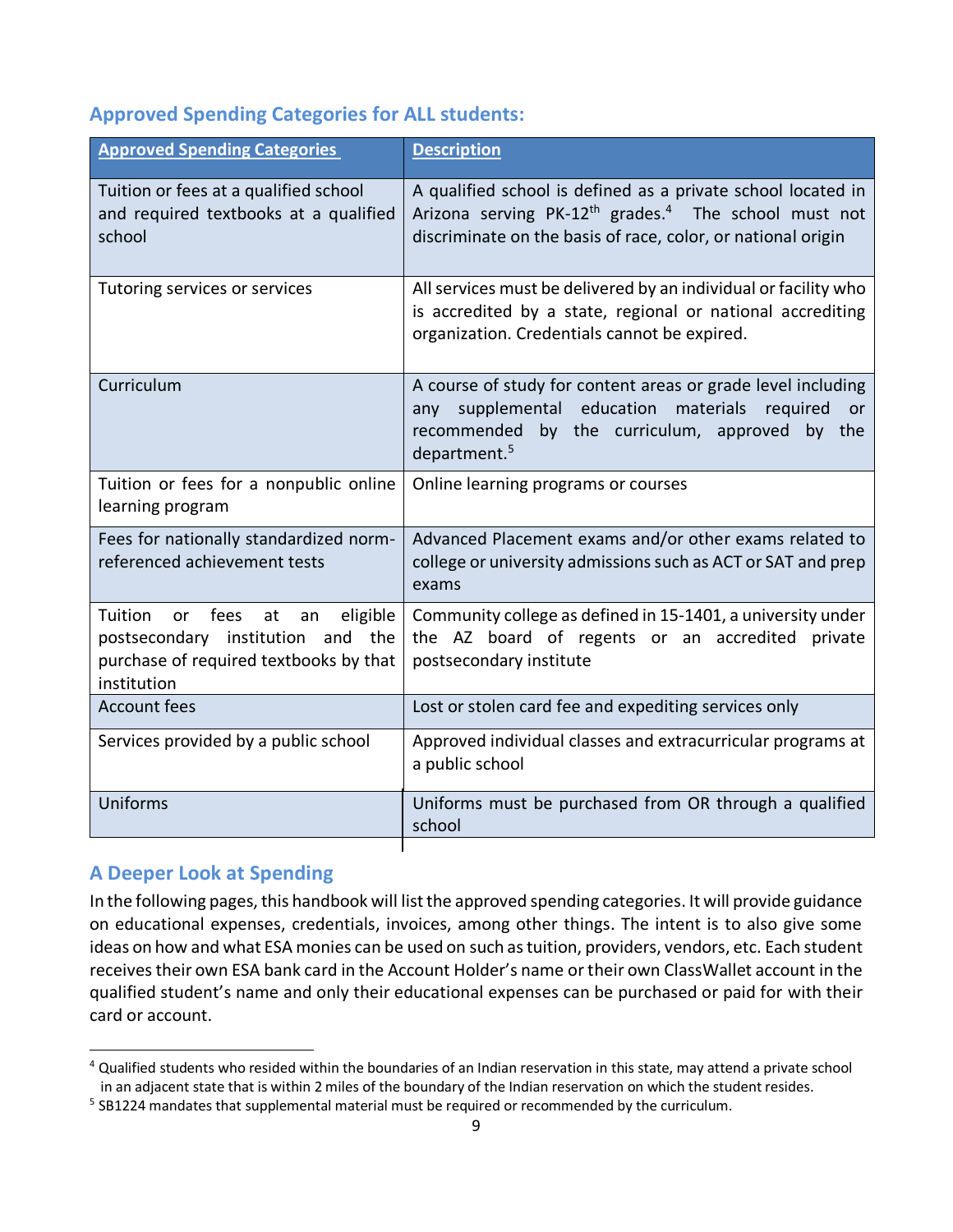### **Tuition or Fees and Required Textbooks at a Qualified Private School**

As an approved expense, tuition may only be paid for the ESA student named on the ESA contract. Meaning each student receives a card or their own ClassWallet account for educational expenses. You may not use a sibling's ESA card or ClassWallet account to cover educational expenses other than their own.

The ESA account holder must request a complete (detailed) invoice from the school which will be submitted in their quarterly expense report. The invoice must include ALL of the following:

- Student's name
- Name of the private school
- Transaction date (must align with the quarter)
- Tuition or type of fees charged
- Total amount paid (PLEASE NOTE: Amount MUST match the amount charged to the ESA card)

Failure to submit a complete paid invoice will result in the expense report being rejected and/or disallowed.

While tuition may be straight forward, fees are not. Many schools charge fees in areas that are not approved by the program (e.g. transportation, computer hardware, technological devices, consumable supplies or materials, etc.). As a result, fees should be itemized. The following are a list of approved fees that may be charged by the private school:

- Registration fees
- Application fees
- Enrollment fees
- Required book or textbook fees
- Lab fees (Science labs, Math labs, etc.)
- Facility fees
- Uniform fees
- Musical instruments rentals (rental agreement is required with expense submission)
- Computer Lab fees (this fee is not a fee to allow the purchase of a personal notebook, computer, tablet, etc.)
- Supply fee (this fee does not include consumable items such as pens, paper, markers, art supplies, construction paper, pencils, folders, backpacks, cleaning supplies, glue, scissors, food, etc.)
- Tutoring fees
- Therapy fees
- Processing fees (PayPal, Square, credit card fees, ClassWallet)
- Extracurricular program or sports fees (excludes uniforms or equipment)

ESA funds may not be used for the following, this list is not limited to:

- Sports uniforms, equipment, materials or items required for a sports activity
- Late payment fees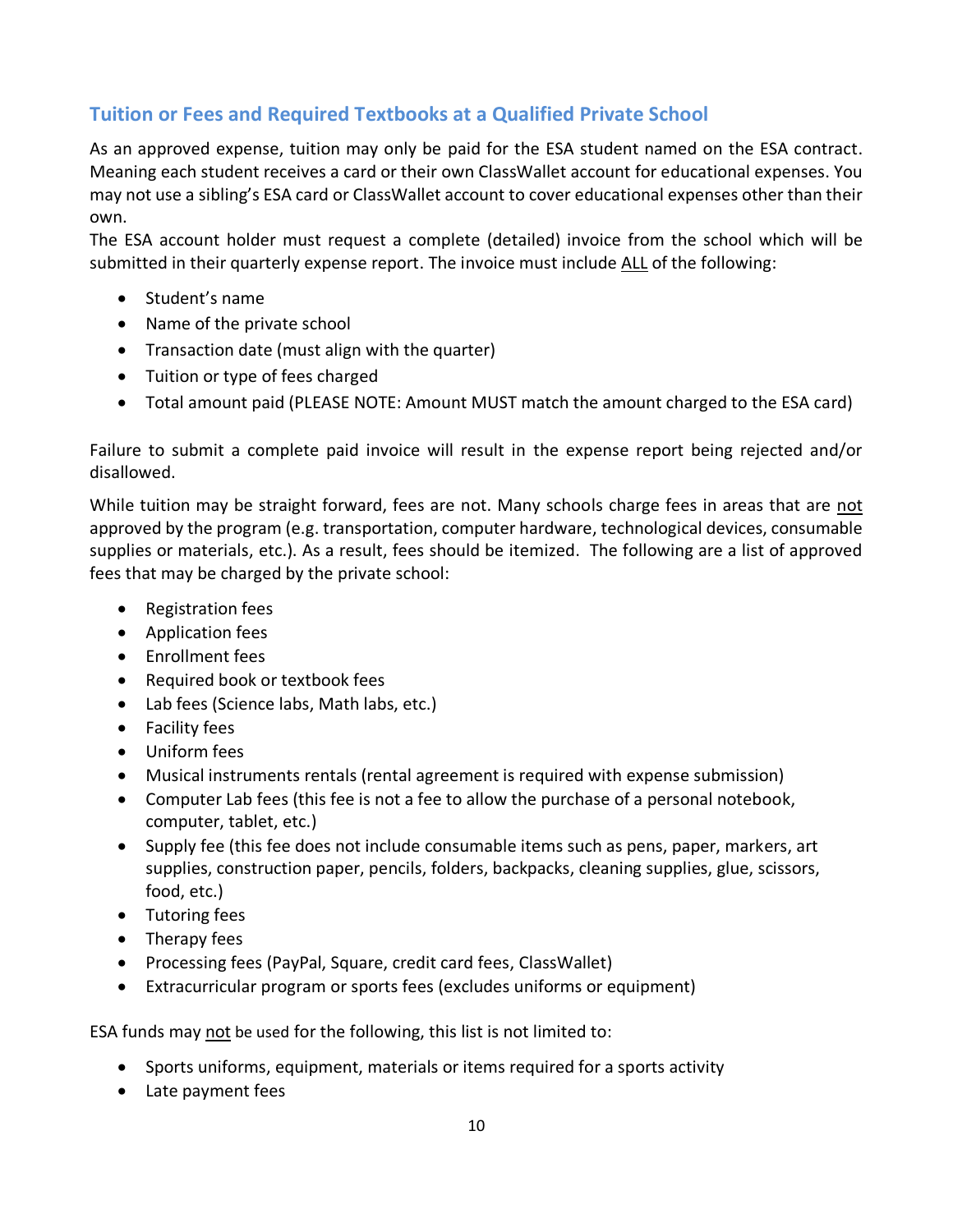- Returned Payment fees
- Cancellation fees
- Late pick-up fees
- Day Care fees
- After school care fees
- Before school care fees
- Transportation fees
- Consumable Supply fees
- Technology fees (for the purchase of tablets, USB drives, notebooks, desktops, calculators, etc.)
- Breakfast and or Lunch fees
- Yearbook fees
- Graduation fees (such as caps, gowns, materials, etc.)
- Hotel, lodging, food, and or transportation fees
- Obligation fee
- Fundraising fee (such as Scrip, etc.)
- Church or school support fee
- Event Fees

*These fees will be considered disallowed and the account holder may be required to repay the Department; quarterly funds will not be disbursed until repayment has been made in full.*

### <span id="page-10-0"></span>**Kindergarten Tuition**

A student cannot be enrolled in a full-day kindergarten program offered by the public-school district or charter who charges tuition for the  $2<sup>nd</sup>$  half of the day because the student would be considered enrolled in the public school. This violates the ESA contract as a student would be enrolling in a publicschool district or charter and receiving ESA funds at the same time.

### **Uniforms**

In accordance with A.R.S. § 15-2402(4)(n), **uniforms must be purchased from or through a qualified school**. The Department reserves the right to ask you to provide details regarding the school's uniform or dress code.

ESA will not approve the purchase of items that are not required as a uniform such as but not limited to:

- Hair accessories
- Socks
- Tights or hosiery
- Shoes
- <span id="page-10-1"></span>• Belts
- Sport uniforms
- Sport accessories
- Spirit or school team clothing
- Lanyards
- Other non-uniform expenses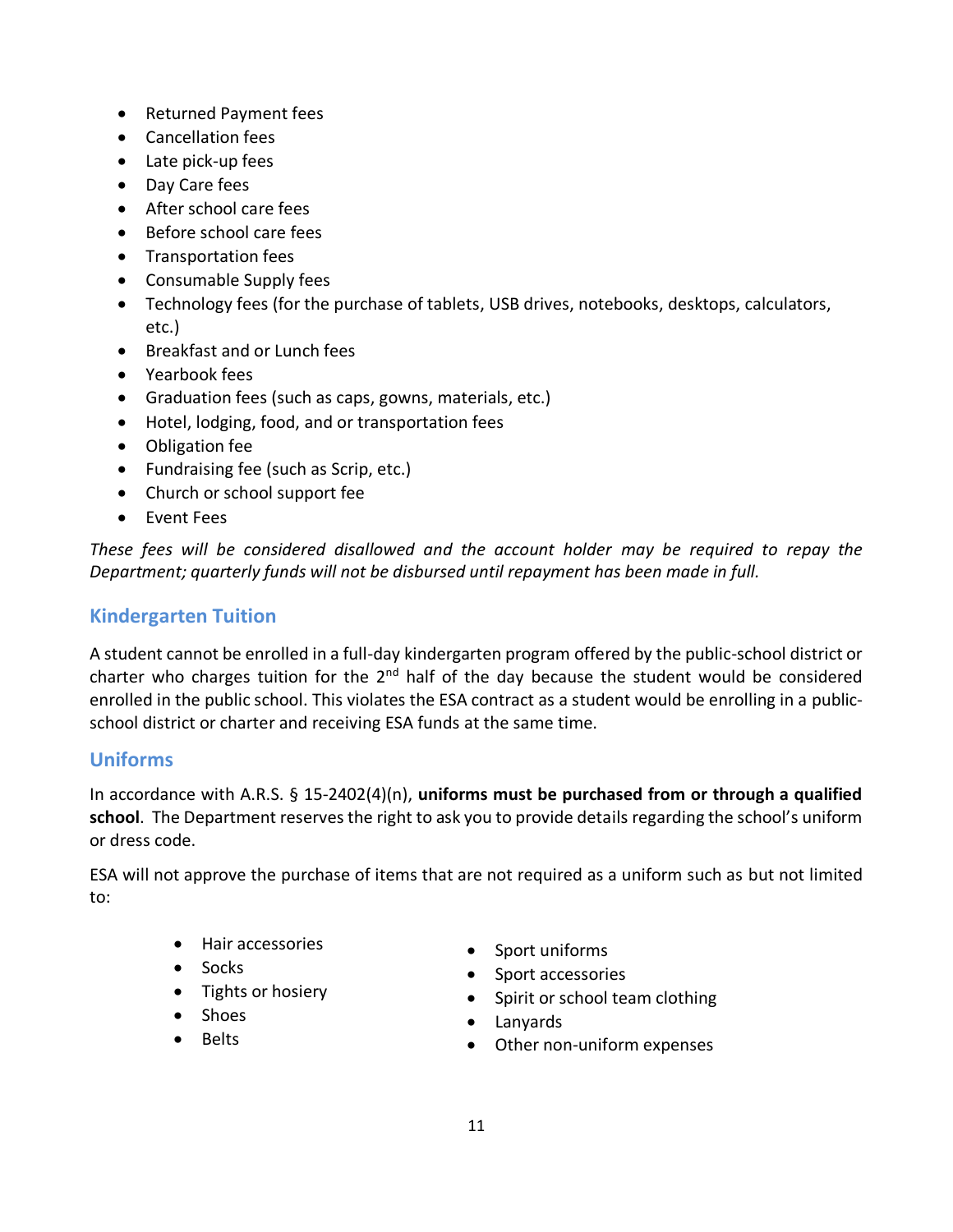### **Tutoring or Teaching Services<sup>6</sup>**

Tutoring or teaching services must be provided by an individual or facility that is accredited by a state, regional, or national accrediting organization. Before paying for tutoring services from a provider, please note:

- **Hiring of family members OR other ESA parents and their family members is prohibited**  ESA funds cannot be used to hire family members OR other ESA family members to provide approved tutoring services unless the ESA parent works and is paid through a business.
- **Required credentials** Parents must submit credentials on behalf of the tutor when submitting an expense report through the ESA portal. Parents who have moved to ClassWallet, this process will be explained later in the handbook. ESA will not except screenshots or membership cards from the accrediting organization. It must be a copy of the actual valid credential.<sup>7</sup>
- **Expired credentials will not be accepted**. All credentials must be up to date prior to submission to avoid a rejected or disallowed item.<sup>8</sup>

### <span id="page-11-0"></span>**Approved Tutor/Teacher Credentials for Core Subjects**

| <b>Credential</b>                       |                                                        |
|-----------------------------------------|--------------------------------------------------------|
| Bachelor's degree or higher             | Copy of degree or transcripts (official or unofficial) |
| State Teaching Certificate <sup>9</sup> | Cannot be expired                                      |

The following is a list of specific subjects that require a specific credential.<sup>10</sup> Only ONE of specific subject must be submitted.

### <span id="page-11-1"></span>**Approved Credentials for Specific Subjects**

| <b>Specific Subject</b> | <b>Approved Credentials</b>                                    |  |
|-------------------------|----------------------------------------------------------------|--|
| Swimming $11$           | Water Safety Instruction (WSI) Certificate                     |  |
|                         | <b>SWIM USA Certificate</b>                                    |  |
|                         | American Red Cross Certificate for Swimming and Water Training |  |
|                         | American Red Cross Certificate for Lifeguards                  |  |

 $6$  ESA reserves the right to ask to submit credentials again

<sup>&</sup>lt;sup>7</sup> Altering or manipulating any credential may result in termination and or referral to the Attorney General's criminal unit.

<sup>&</sup>lt;sup>8</sup> Quarterly funding cannot be disbursed until the credentials are updated and valid.

<sup>&</sup>lt;sup>9</sup> State substitute certificates are accepted

 $10$  This is not an exhaustive list; there are many state, regional, or national credentials that may be accepted by ESA as well as other activities that a student can pay to participate in.

 $11$  At a minimum, the credential must include water safety training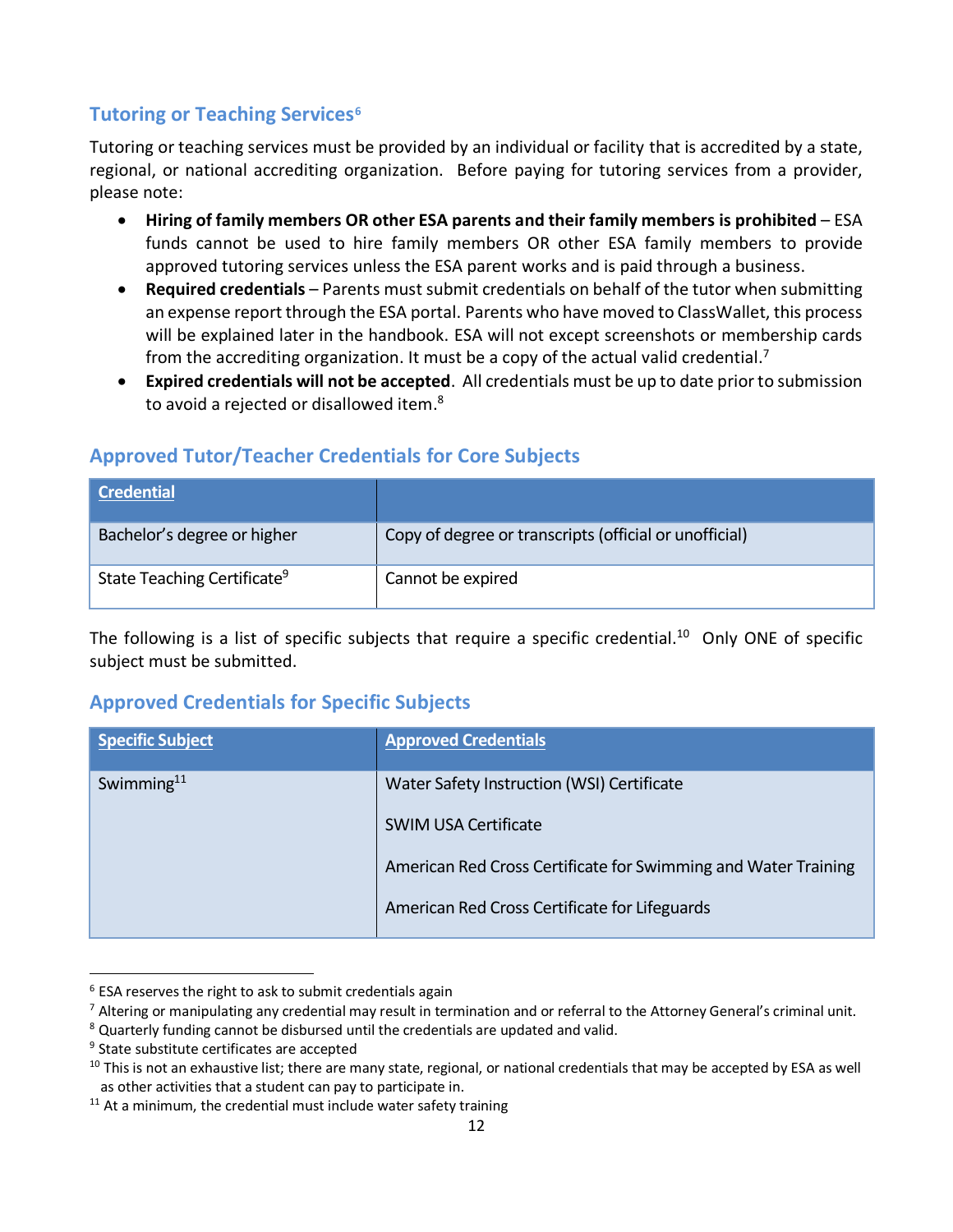| Physical Education (P.E) | <b>Certified Personal Trainer</b>                                                                                                                                                                                                                                                             |  |
|--------------------------|-----------------------------------------------------------------------------------------------------------------------------------------------------------------------------------------------------------------------------------------------------------------------------------------------|--|
|                          | State Teaching Certificate with P.E Endorsement                                                                                                                                                                                                                                               |  |
|                          | Sports Medicine Endorsement/Certificate                                                                                                                                                                                                                                                       |  |
|                          | Credential in the area of instruction (membership card will not be<br>accepted                                                                                                                                                                                                                |  |
| Driver's Education       | Teaching Certificate with Driver's Ed Endorsement                                                                                                                                                                                                                                             |  |
|                          | Three semester hour course taken from an accredited institution<br>(certificate of completion must be submitted)                                                                                                                                                                              |  |
|                          | 45 hours of state approved classes in each of the following safety<br>education, driver and highway safety education, and driver's<br>education laboratory experience (submit official transcript or<br>certificate with 45 hours of state approved classes in each of the<br>classes listed) |  |
| Dance                    | Dance Master of America Certificate                                                                                                                                                                                                                                                           |  |
|                          | National Association of School of Dance Certificate                                                                                                                                                                                                                                           |  |
|                          | Dance Educators of America Certificate<br>State Teaching Certificate with Dance endorsement                                                                                                                                                                                                   |  |
|                          |                                                                                                                                                                                                                                                                                               |  |
|                          | Associate degree or higher                                                                                                                                                                                                                                                                    |  |
|                          | Credential in the area of instruction (membership card will not be<br>accepted)                                                                                                                                                                                                               |  |
| <b>Music</b>             | State Teaching Certificate in Music                                                                                                                                                                                                                                                           |  |
|                          | Associate degree or higher                                                                                                                                                                                                                                                                    |  |
|                          | Credential in the area of instruction (membership cards will not be<br>accepted)                                                                                                                                                                                                              |  |
| Art                      | State Teaching Certificate in Art                                                                                                                                                                                                                                                             |  |
|                          | Associate degree or higher                                                                                                                                                                                                                                                                    |  |
|                          | Credential in the area of instruction (membership cards will not be<br>accepted)                                                                                                                                                                                                              |  |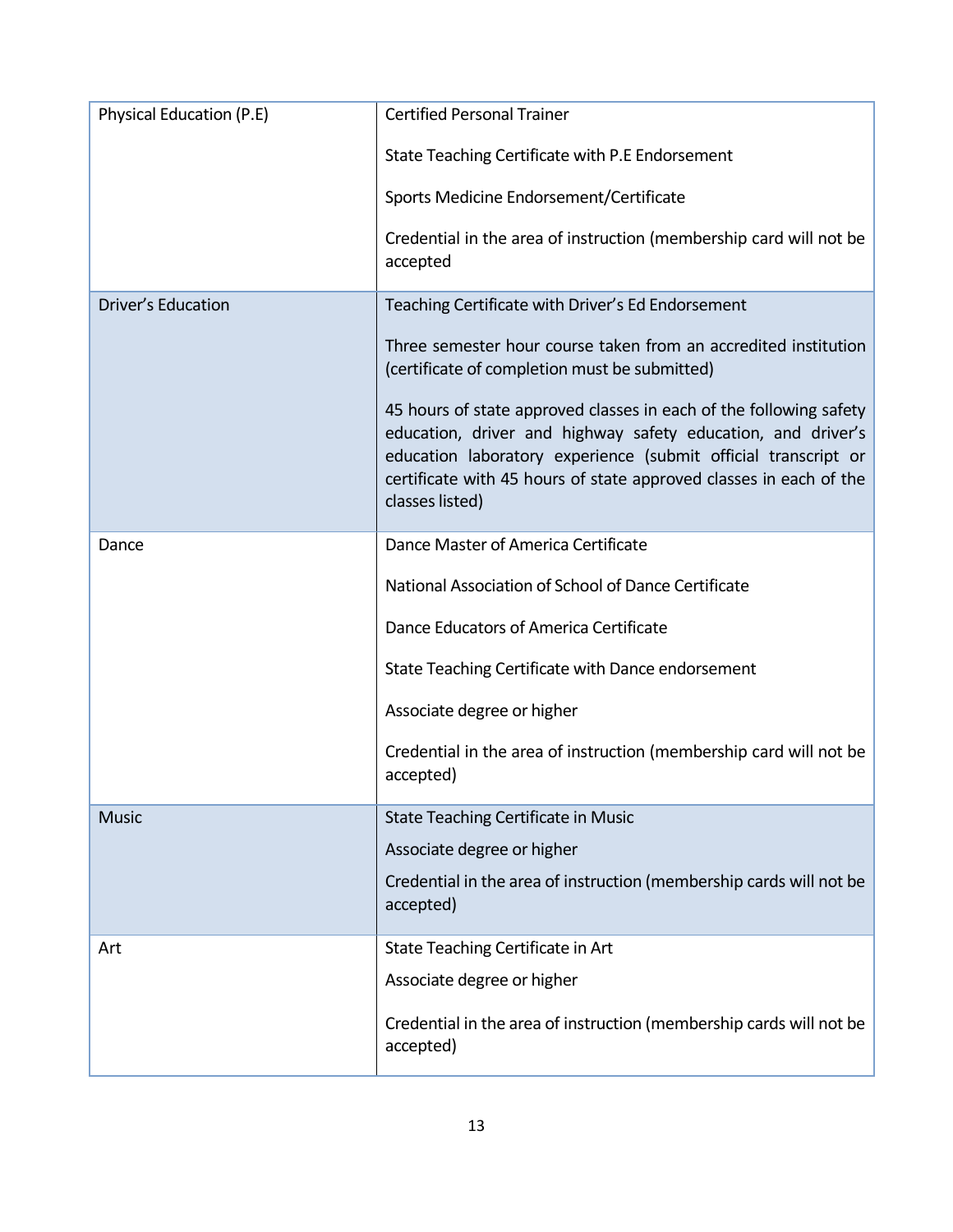| Drama<br>Foreign Language | State Teaching Certificate in Drama<br>Associate degree or higher<br>Credential in the area of instruction (membership cards will not be<br>accepted)<br>State Teaching Certificate in a Foreign Language<br>Associate degree<br>Credential in the area of instruction (membership cards will not be<br>accepted) |  |
|---------------------------|-------------------------------------------------------------------------------------------------------------------------------------------------------------------------------------------------------------------------------------------------------------------------------------------------------------------|--|
| <b>Martial Arts</b>       | <b>Certified Personal Trainer</b><br>State Teaching Certificate with P.E. endorsement<br>Sports Medicine Endorsement/Certificate<br>Associate Degree or higher<br>United States Martial Arts Association (USMA) or related credential<br>(membership cards will not be accepted)                                  |  |
| Gymnastics                | <b>Certified Personal Trainer</b><br>State Teaching Certificate with P.E. endorsement<br>Sports Medicine Endorsement/Certificate<br>Associate Degree or higher<br>USA Gymnastics or related credential                                                                                                            |  |
| Yoga                      | <b>Certified Personal Trainer</b><br>State Teaching Certificate with P.E. endorsement<br>Sports Medicine Endorsement/Certificate<br>Associate Degree or higher<br>Registered Yoga Teacher (RYT) credential<br>Credential in the area of instruction (membership cards will not be<br>accepted)                    |  |

*\*Degrees or transcripts issued by a foreign educational institution must be evaluated for U.S. degree equivalence by a vendor qualified to make such evaluations.*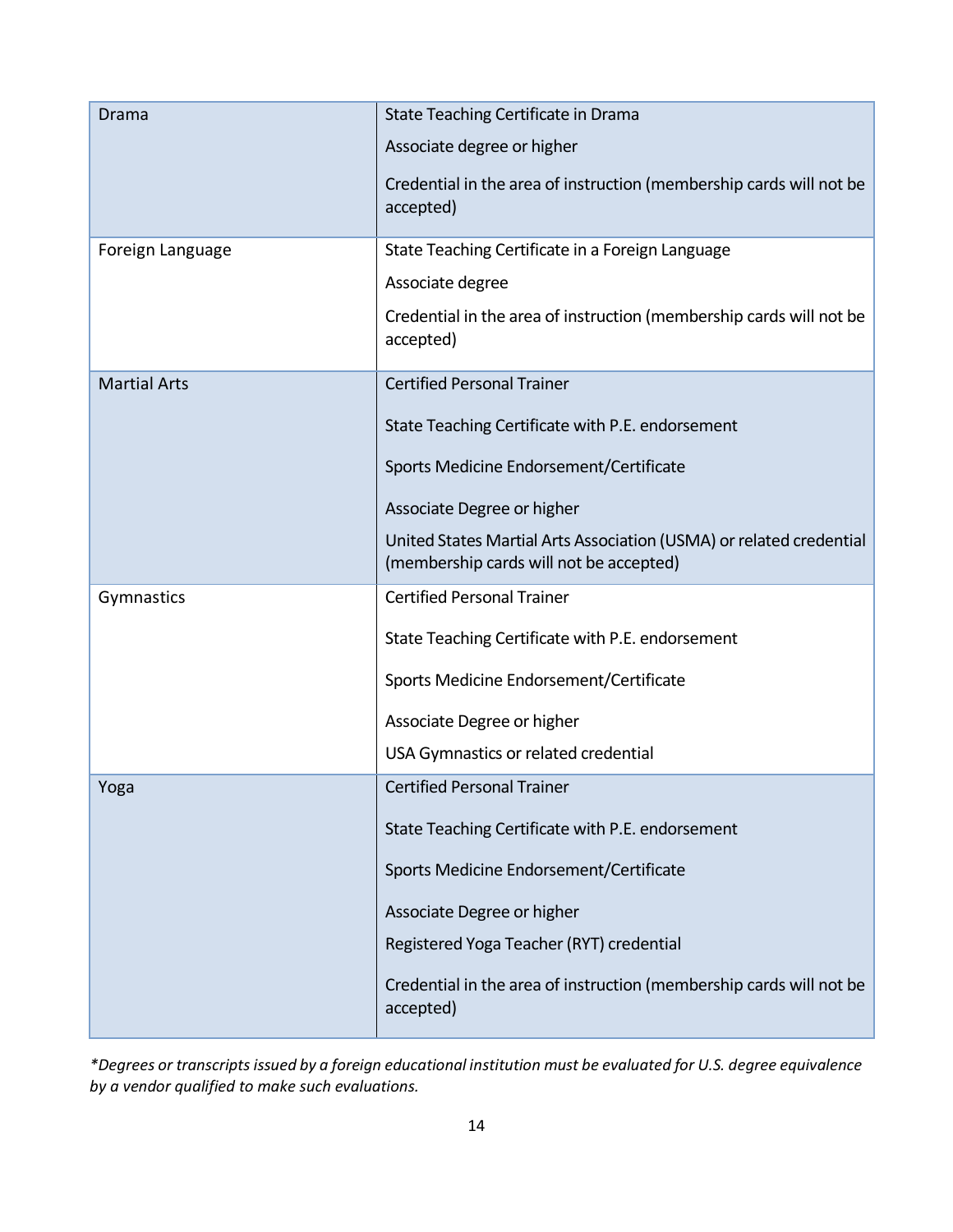We acknowledge that some extracurricular activities may not be offered by your public school even if paying for them. Activities such as chess, archery, home economics (cooking classes), woodworking classes may be approved. Credentials must be provided for the individual or facility providing the service. The same can be said of sports. Sports (baseball, football, soccer, basketball, or track) offered through a local league may be approved by the Department if you can provide a credential for the league or individual providing the service.

**Educational** summer camps and classes may be approved if the individual or facility has a credential and provides educational support in at least the subjects of reading, grammar, mathematics, social studies and science. Sports camps are not approved with ESA monies.

*Please make sure that you are obtaining a complete invoice from your school, tutor, facility, or league at the time of making payment to avoid delays in your expense reports.*

Some of the specific subjects listed above may require additional fees. ESA funds cannot be used to cover the following<sup>12</sup>:

- Sport uniforms
- Sport equipment
- Sport competition fees
- Swimsuits, shoes, accessories and competition fees
- Dance attire/costumes, shoes, and accessories
- Dance competition fees and recital fees
- Gymnastic attire/costumes, shoes, and accessories
- Gymnastic competition fees
- Yoga attire, shoes, and accessories
- Martial arts uniforms or belt testing/assessment
- Martial competition fees
- Musical instruments<sup>13</sup> (rental is allowed; rental contract must be provided)
- Membership to gyms or other facilities
- Sport Camps (dance, football, gymnastics, martial arts, baseball, etc.)
- Consultation fees
- Tutor prepping and/or planning and travel, lodging, and/or food
- Travel, lodging, and/or food
- Out of state educational or therapy camps (summer included)
- Printing and binding (copy services)
- Pool passes
- Event registration fees
- Recreation center passes
- Museum pass (unless associated with a class)
- Zoo pass (unless associated with a class)

<sup>&</sup>lt;sup>12</sup> This is not an inclusive list.

 $13$  No rent to own is allowed.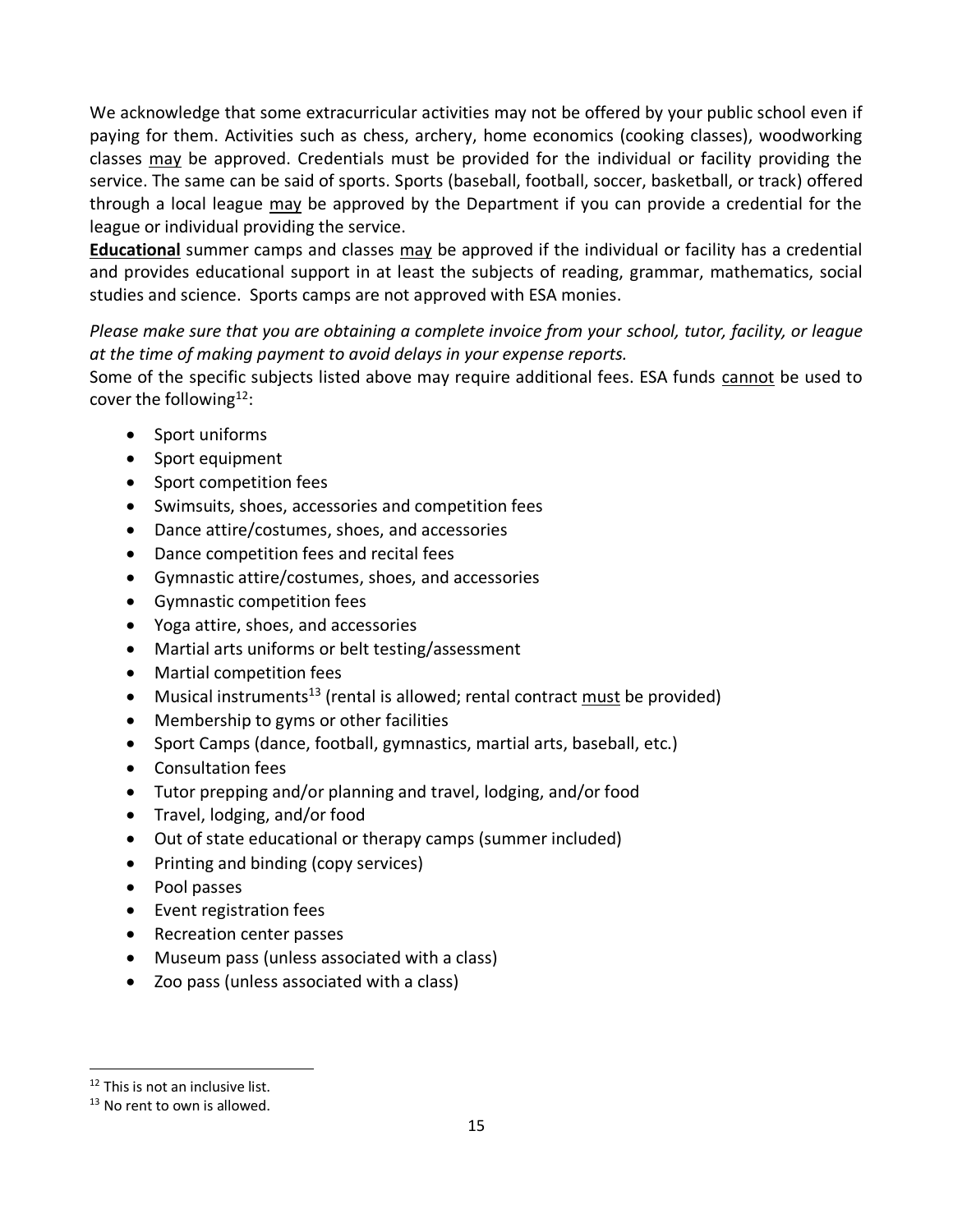*These fees (listed above) will be considered disallowed and the account holder may be required to reimburse the Department; quarterly funds will not be disbursed until repayment has been made in full.*

### <span id="page-15-0"></span>**Curriculum**

A.R.S. § 15-2401(2) defines curriculum as a course of study for a content area or grade level, including any supplemental material required or recommended by the curriculum, approved by the Department.<sup>14</sup>

This chapter provides guidance on curriculum and supplemental material. It is also important to keep in mind that A.R.S. § 15-2402 (B) states that a portion of ESA must be used in at least the subjects of reading, grammar, mathematics, social studies, and science.

Non-approved materials $15$ :

- Toys
- Dolls
- Workshops
- Consumable Supplies
- Art Supplies
- Educational boxes with no curriculum
- Stickers, Magazines, Coloring books

Approved educational materials<sup>16</sup>:

- Reading books
- Educational workbooks
- Educational flash cards
- Educational reference books
- Atlases, dictionaries, thesaurus
- Instructional books
- Audio/digital books
- Room Organizers
- Teaching carts, stations, storage carts, cabinets, easels, etc.
- Furniture/Bedding
- Amazon Prime Fees or similar fees
- Area geographical rugs
- CDs or DVDs
- Textbooks
- DVDs, CDs or USB with curriculums on them
- Prompt cue cards for behavior and educational support
- Manipulatives for the use of demonstrating mathematical concepts such as counting, basic math, differentiating the four operations, fractions, and decimals

Subscriptions to educational kits, boxes, programs, etc. may be only for the quarter in which the purchase is made. Yearly subscriptions will not be allowed with ESA monies. Please note that each educational kit or box must include a curriculum.

Science, Technology, Engineering, Mathematics (STEM)<sup>17</sup> curricula is approved, but any supplemental materials that include computer hardware and/or technological devices are not allowed in accordance to A.R.S § 15-2402(6)(a). Any STEM curriculum kits that include computer hardware and technological

 $14$  SB1224, reiterates that all supplemental material must be required or recommended by a curriculum as defined in A.R.S § 15-2401(2).

 $15$  This list is not exhaustive, the department reserves the right under statute to not approve items not listed.

<sup>&</sup>lt;sup>16</sup> No curriculum is required.

<sup>&</sup>lt;sup>17</sup> Also known as Science, Technology, Engineering, Arts, Mathematics (STEAM)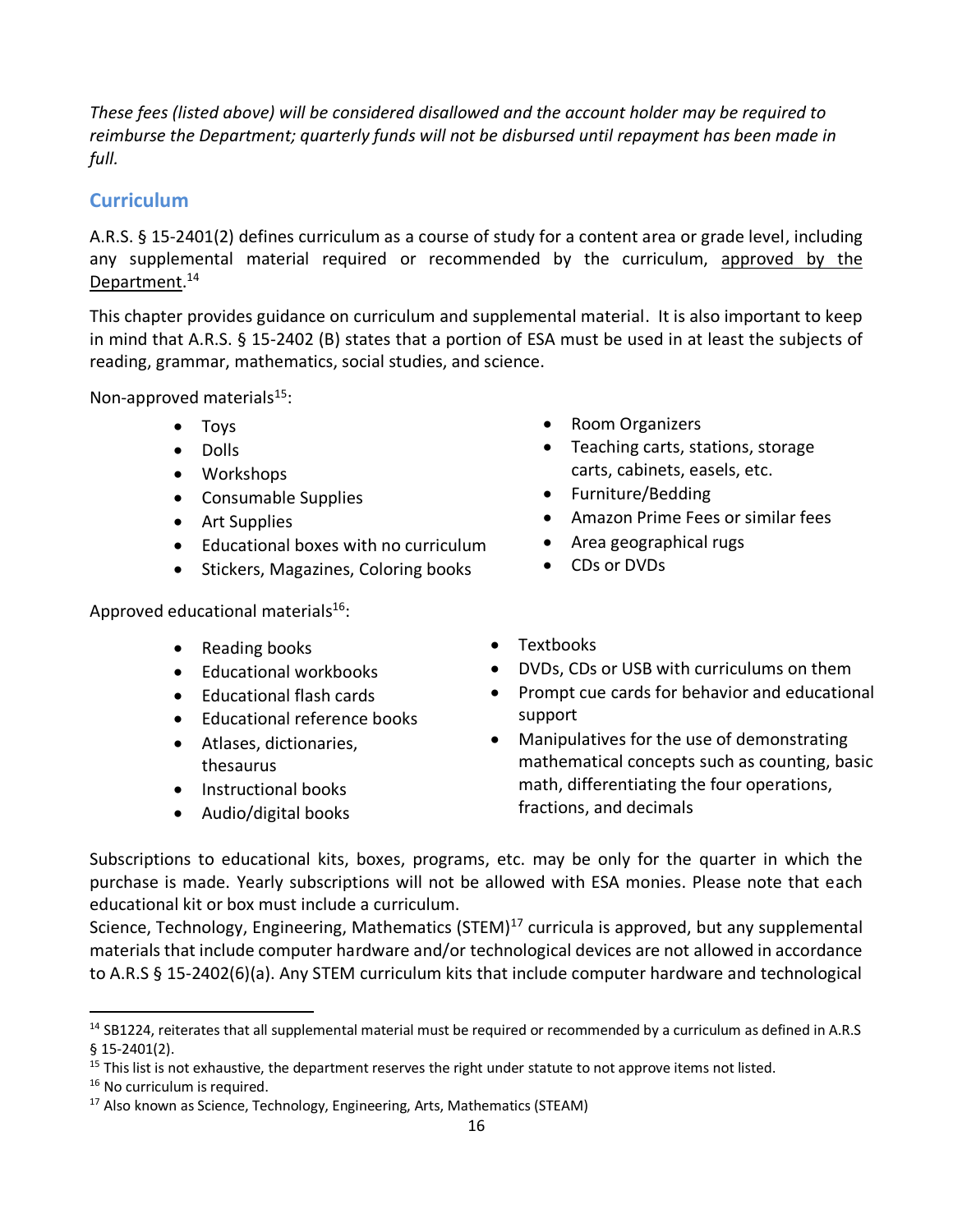devices cannot be purchased with ESA monies.

Please allow 2-5 business days to review and research any requests for approvals. Keep in mind that some requests may take longer than others and some requests are lengthier than others.

## **Tuition or Fees for a Nonpublic Online Learning Program**

Some students learn better in the comfort of their home and at their own pace. ESA approves tuition or fees and required textbooks for private online schools or online learning programs and/or courses.

- ESA monies cannot be used to purchase or make payment for family memberships or multiple students; only individual student membership for the qualified student.
- ESA monies can only be used to purchase or make payment for online programs or online subscriptions for the given quarter in which the services are provided. Yearly subscriptions are not allowed.

Helpful Hint: When making payment for an online program make the ESA student the account holder, billing can be made in the parent's name OR add the student's name to your name.

- <span id="page-16-0"></span>■ Name: Billy Doe (student)
- Billing name: John Doe (parent) OR
- Billing name: John Doe- for Billy

If there are multiple students on the ESA program, each must purchase their own access or online learning program.

### <span id="page-16-1"></span>**Fees for Achievement and Placement Tests or College Entry Exams**

Parents may utilize ESA funds to pay for their student to participate in a nationally standardized normreferenced achievement test to help determine the student's ability to show mastery of appropriate grade level material, advance placement exams, or any exams related to college or university admission. Prep courses for these exams are also allowed.

### <span id="page-16-2"></span>**Tuition or Fees and Required Textbooks at an Eligible Postsecondary School**

In accordance to A.R.S. § 15-2401(4) ESA funds can be used for an eligible post-secondary institution such as:

- An Arizona community college: as defined in section 15-1401
- State university that is under the jurisdiction of the AZ board of regents or accredited private university
- Textbooks required by the university or college classes

<span id="page-16-3"></span>ESA funds cannot be used for room and board, meals, meal plans, food, etc.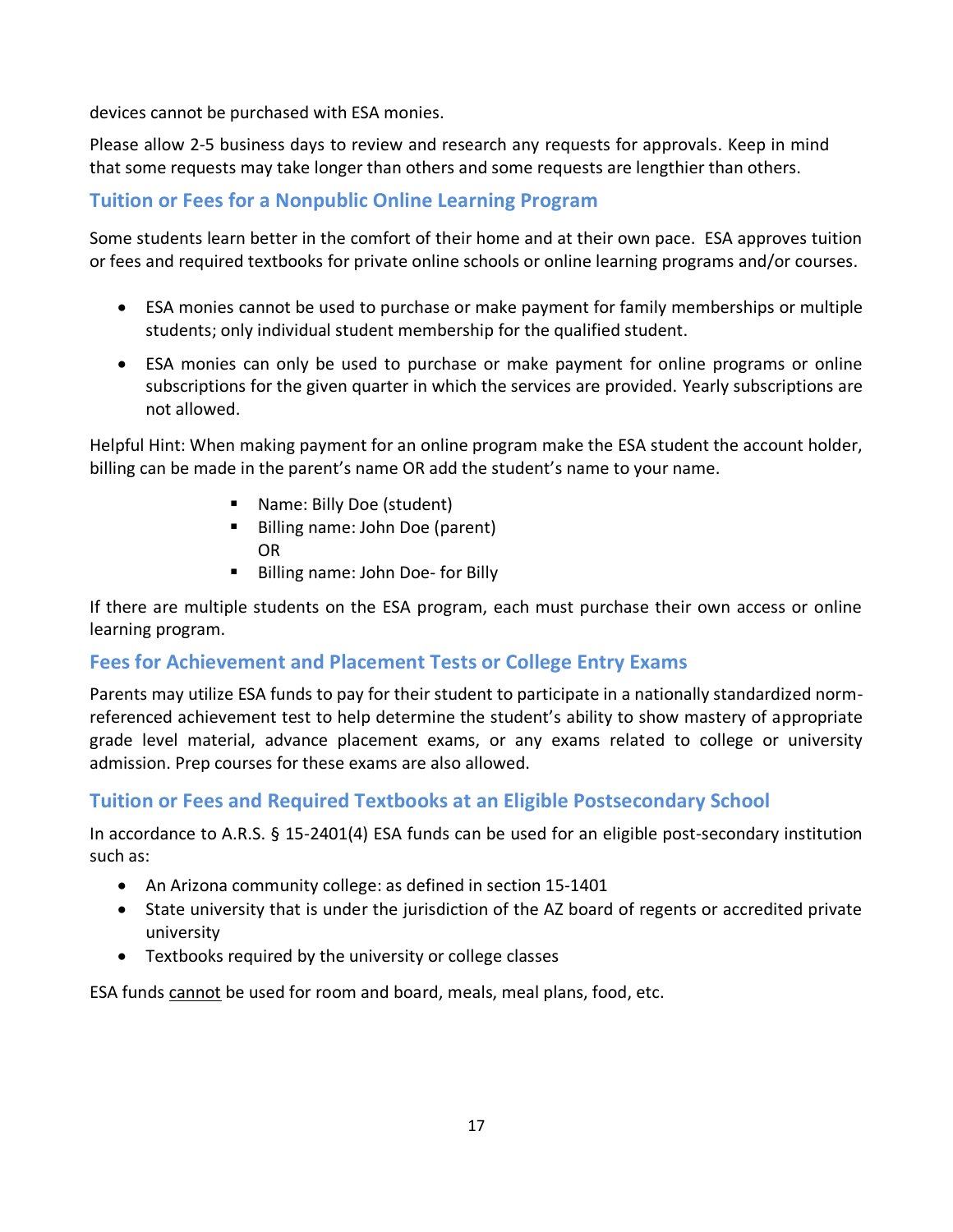### **Fees for Management of the ESA Accounts**

There are two types of fees that Bank of America may charge and will be covered by your ESA bank  $card: <sup>18</sup>$ 

- <span id="page-17-0"></span>• Lost or stolen card fee: \$5.00
- Expedited shipping fee: \$15.00

### **Services Provided by a Public School**

ESA funds may be utilized to pay for individual classes and/or extracurricular programs provided by a public school such as drama club, band, cheerleading, sports, art classes, music classes, speech and debate, CTEDs, etc. Equipment and/or uniforms or attire are not allowed with ESA monies.

Please keep in mind that public schools are under no obligation to accept your child for these activities even if you are paying for the services, classes, or extracurricular activities with ESA funds.

If a public school accepts an ESA student, please make sure that the following is done to avoid suspension of your ESA account:<sup>19</sup>

- Make sure the student is not enrolled in the school as a tuition payer code 1 (public schools will understand this terminology if used). Enrolling in a public school violates the ESA statute and contract and may result in termination from the ESA program and reimbursement of used ESA funds.
- <span id="page-17-1"></span>• Make sure that the public school provides you with a complete paid invoice for all activities and or classes.

If you have any question regarding paying for services at the public school, please contact the school or district's office.

### **Disallowed Spending Categories**

Just as we have allowed expenses, we also have disallowed expenses. In accordance with A.R.S. 15- 2402(B)(6), the following are prohibited: $^{20}$ 

| <b>Disallowed Spending Categories</b> | <b>Description</b>                                                                                                                                                                                                                                                                                         |
|---------------------------------------|------------------------------------------------------------------------------------------------------------------------------------------------------------------------------------------------------------------------------------------------------------------------------------------------------------|
| Consumable educational supplies       | Paper, pencils, pens, markers, highlighters, erasers,<br>folders, ink or toner cartridges, backpacks, batteries,<br>light bulbs, post it notes, salt, sugar, any food,<br>clothing, glue, scissors, chalk, crayons, tissue paper,<br>cleaning supplies, whiteboard, art kits without a<br>curriculum, etc. |

<sup>&</sup>lt;sup>18</sup> This fee is only for ESA parents enrolled in Bank of America.

<sup>&</sup>lt;sup>19</sup> Suspension of an account may lead to termination if the account holder does not respond to the department's request.

 $20$  This list is not exhaustive, the department reserves the right under statute to not approve items not listed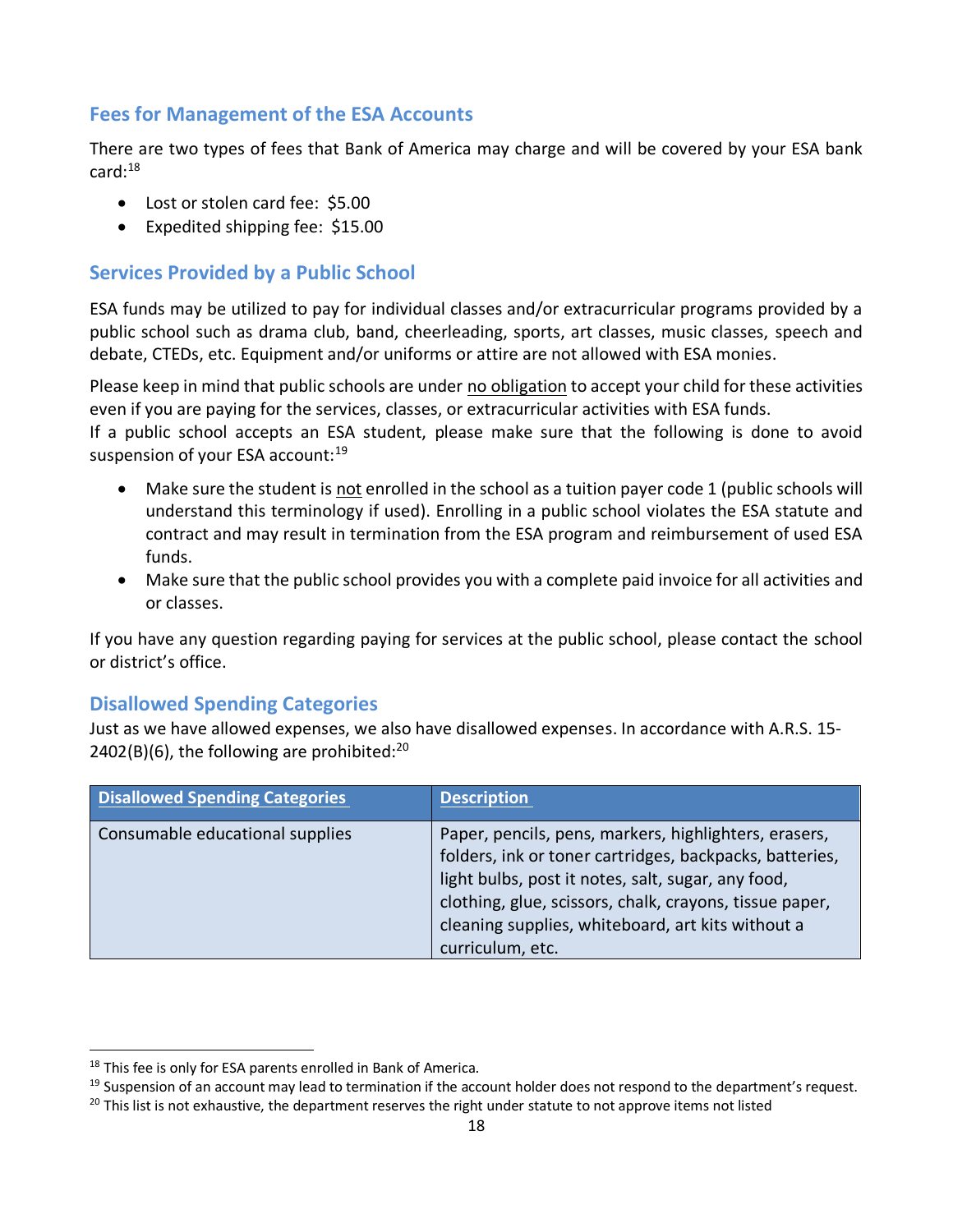| Computer hardware & other technological<br>devices | Laptops, iPads, Desktops, iPods, keyboard, mouse,<br>USB drives, computer chips, memory hardware, hard<br>drives, input and or output devices, communication<br>devices, secondary storage, expansion cards,<br>motherboards, power supply units calculators, DVD<br>players, printers, robots, Wi-Fi, internet, software,<br>anything with a screen, battery operated, plug-in, etc. |
|----------------------------------------------------|---------------------------------------------------------------------------------------------------------------------------------------------------------------------------------------------------------------------------------------------------------------------------------------------------------------------------------------------------------------------------------------|
| Transportation                                     | Reimbursement for gasoline, bus passes, taxis, ride<br>share, transportation provided by the school,<br>mileage, etc.                                                                                                                                                                                                                                                                 |

The following are not approved for purchase with ESA monies $^{21}$ :

- Play equipment
- Playgrounds
- Swimming pools
- Gardens
- Aquaponics
- Hydroponics
- Live animals
- Bicycles
- Gym equipment
- Climbing equipment
- Electronics
- Kitchen supplies
- Incubators

<sup>&</sup>lt;sup>21</sup> This is not an exhaustive list.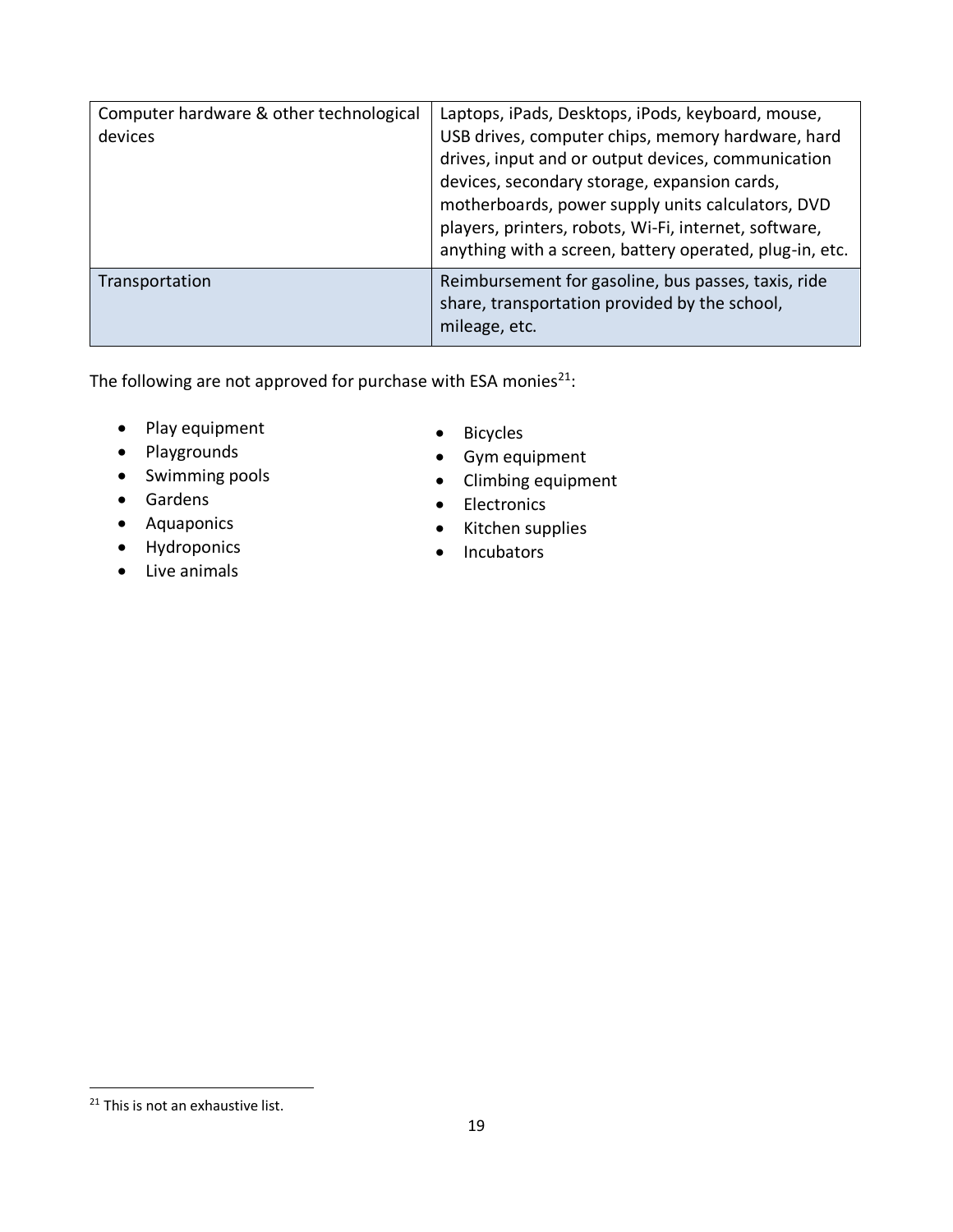Approved Spending Categories for Students with a Disability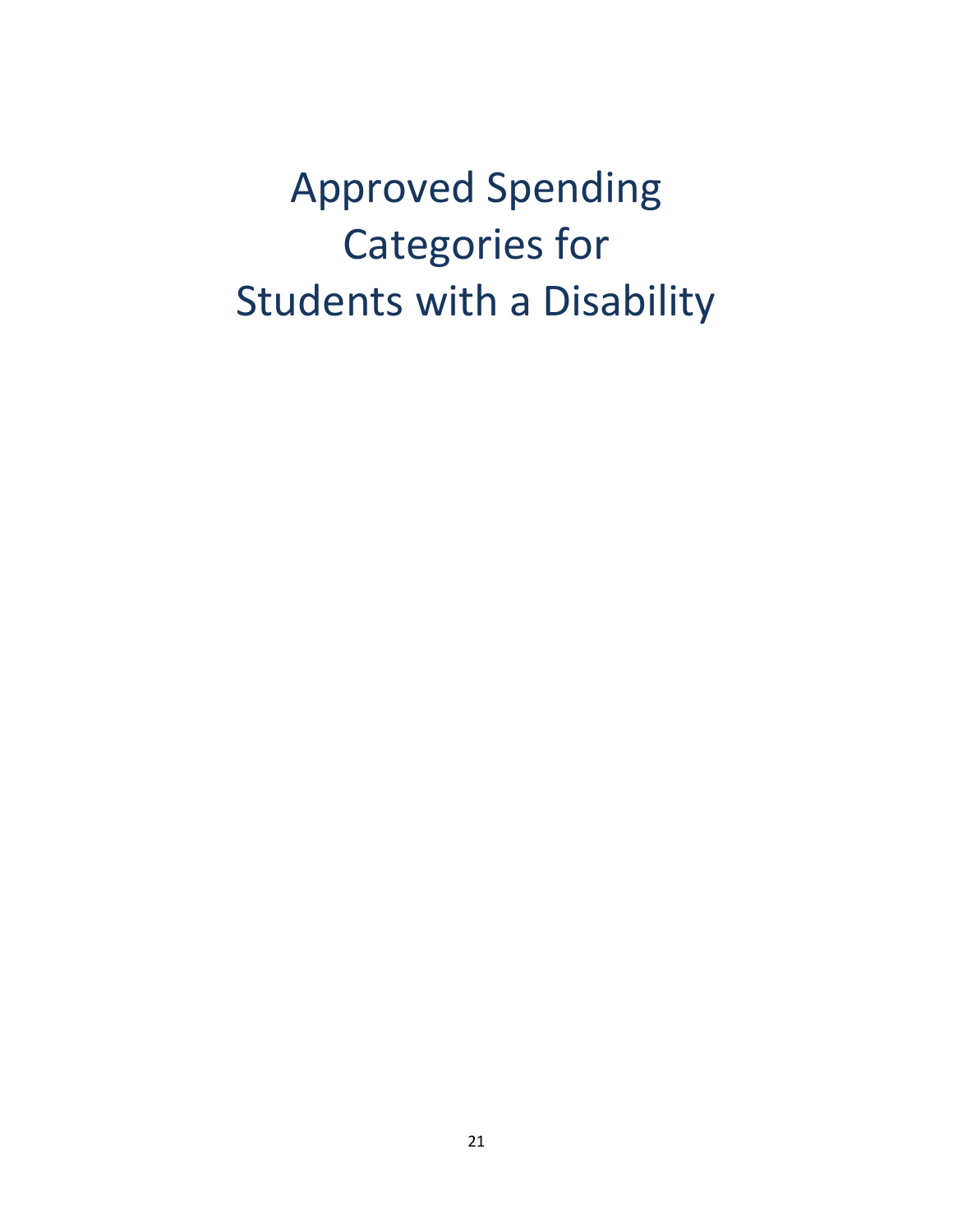Pursuant to A.R.S § 15-2402(4)(c) and in accordance to A.R.S § 15-2401(7)(a)(i)(ii)(iii), if the qualified student has been identified as a child with disability through a current IEP or evaluation (MET report) from an Arizona public school district or charter school, the qualified student is eligible for therapies, paraprofessional services, and tuition for vocational and life skills approved by the Department.<sup>22</sup>

### <span id="page-20-0"></span>**Educational Therapies and Services**

In accordance to A.R.S. 15-2402(B)(4)(c)(i), educational therapies from a licensed or accredited practitioner or provider are approved. Therefore, an individual providing therapy or therapeutic service must provide you with a copy of their license or accreditation. No screenshots of accrediting organization (such as health department, etc.) will be accepted. The copy must be:

- 1. Legible
- 2. Not expired
- 3. Issued by an accredited board

Below is a list of currently approved therapies:<sup>23</sup>

### <span id="page-20-1"></span>**List of Approved Therapies**

| <b>Therapy</b>                                             | <b>Accreditation</b>                                                         |  |
|------------------------------------------------------------|------------------------------------------------------------------------------|--|
| Physical Therapy (PT)                                      | Physical Therapy license (PT assistants are approved)                        |  |
| Occupational Therapy (OT)                                  | Occupational Therapy license (OT assistants are approved)                    |  |
| Speech Therapy                                             | Speech Language Pathologist Therapy license (SLP assistants<br>are approved) |  |
| <b>Vision Therapy</b>                                      | Optometrist (pediatric, behavioral or developmental)                         |  |
| Hand Therapy                                               | Physical Therapy license; PT assistant; OT assistant                         |  |
|                                                            | Occupational Therapy license or related therapy credential                   |  |
| Music Therapy                                              | American Music Therapy Association (AMTA)                                    |  |
|                                                            | Certification Board for Music Therapists (CBMT)                              |  |
| Equine Therapy; Hippotherapy;<br><b>Therapeutic Riding</b> | Professional Association of Therapeutic Horsemanship<br>International (PATH) |  |
|                                                            | Equine Assisted Growth and Learning Association (EAGALA)                     |  |
|                                                            | Recreational Therapy Certificate                                             |  |
|                                                            | Certified Therapy Horse Association (CTHA)                                   |  |
|                                                            | North American Handicap Riding Association (NAHRA)                           |  |

 $22$  The qualified student must have a current IEP or evaluation (MET report) on file at the time of services.

<sup>&</sup>lt;sup>23</sup> This is not an exhaustive list.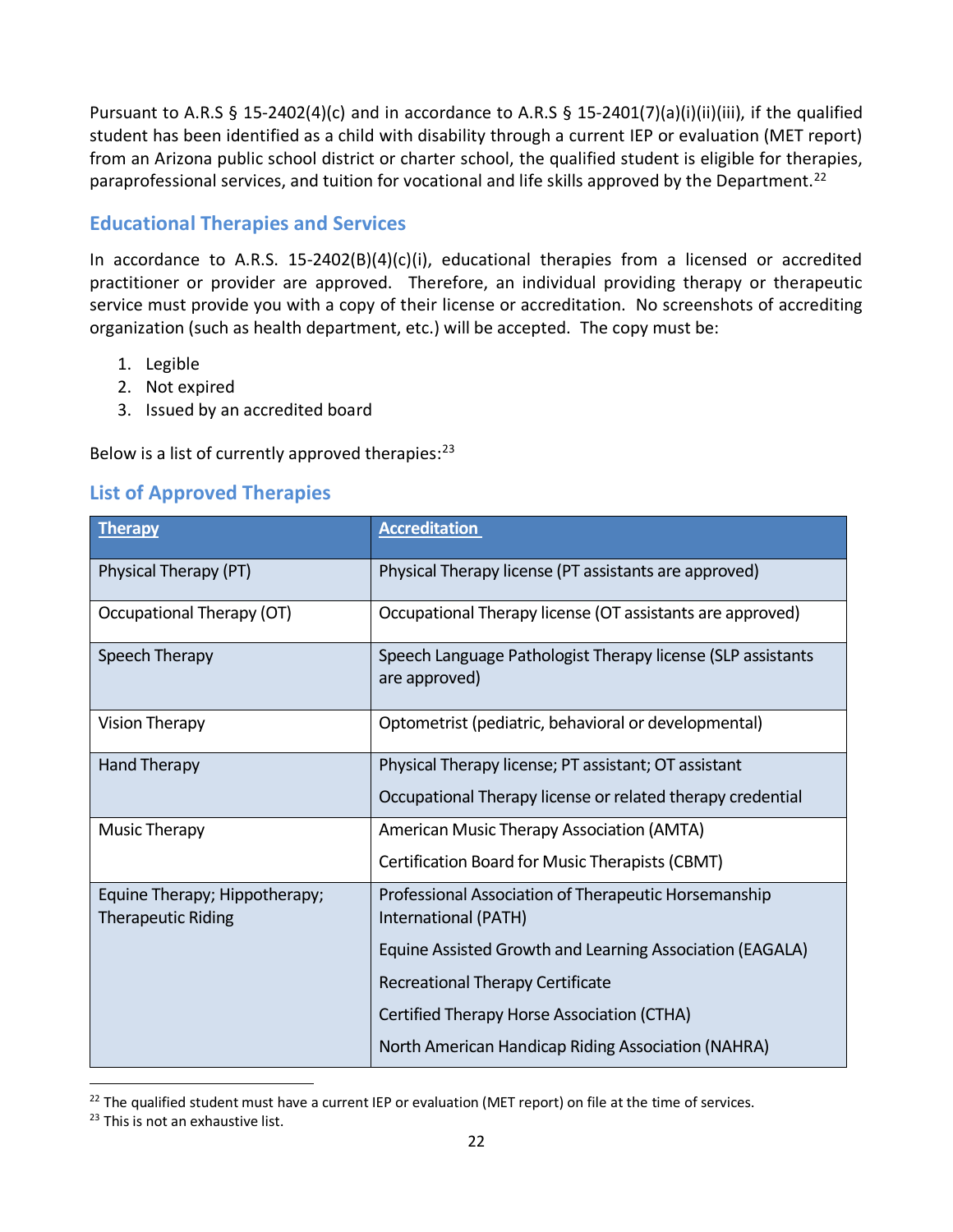|                                     | Equine Therapy Association (ETA)                                      |  |
|-------------------------------------|-----------------------------------------------------------------------|--|
|                                     | National Association of Certified Professionals of Equine<br>(NACPET) |  |
|                                     | Physical Therapy license or PT assistant license                      |  |
|                                     | Occupational Therapy license or OT assistant license                  |  |
|                                     | Certified Horsemanship Association                                    |  |
| <b>Aquatic Therapy</b>              | <b>Aquatic Physical Therapy license</b>                               |  |
|                                     | Physical Therapy license                                              |  |
|                                     | Occupational Therapy license                                          |  |
| Applied Behavior Analysis (ABA) and | BCBA-D (Board Certified Behavioral Analyst - Doctorate)               |  |
| <b>Verbal Behavior Analysis</b>     | <b>BCBA (Board Certified Behavioral Analyst)</b>                      |  |
| Cognitive Behavioral Therapy and    | BCaBA (Board Certified Assistant Behavioral Analyst)                  |  |
| Play Therapy                        | Licensed psychologist or counselor                                    |  |
| Art Therapy                         | American Art Therapy Association (AATA)                               |  |
|                                     | Physical Therapy license                                              |  |
|                                     | Occupational Therapy license                                          |  |
| <b>Recreational Therapy</b>         | National Council for Therapeutic Recreation Certification<br>(NCTRC)  |  |
|                                     | American Therapeutic Recreation Association (ATRA)                    |  |
|                                     | <b>Recreational Therapy License</b>                                   |  |
| Relationship Development            | RDI certificate                                                       |  |
| Intervention (RDI) Therapy          | Registered Behavior Technician (RBT)                                  |  |
|                                     | BCBA (Board Certified Behavioral Analyst or Doctorate)                |  |
|                                     | BCaBA (Board Certified Assistant Behavioral Analyst)                  |  |
|                                     | Licensed Psychologist and counselor                                   |  |
| Social Group Therapy                | Psychologist license                                                  |  |
|                                     | School counselor or special education teacher (certified)             |  |
|                                     | Licensed counselor                                                    |  |
|                                     | Certification in Cognitive-Behavioral Therapy (CBT)                   |  |
|                                     | Social Work Counselor Certificate                                     |  |
|                                     | Speech therapy or Occupational therapy license                        |  |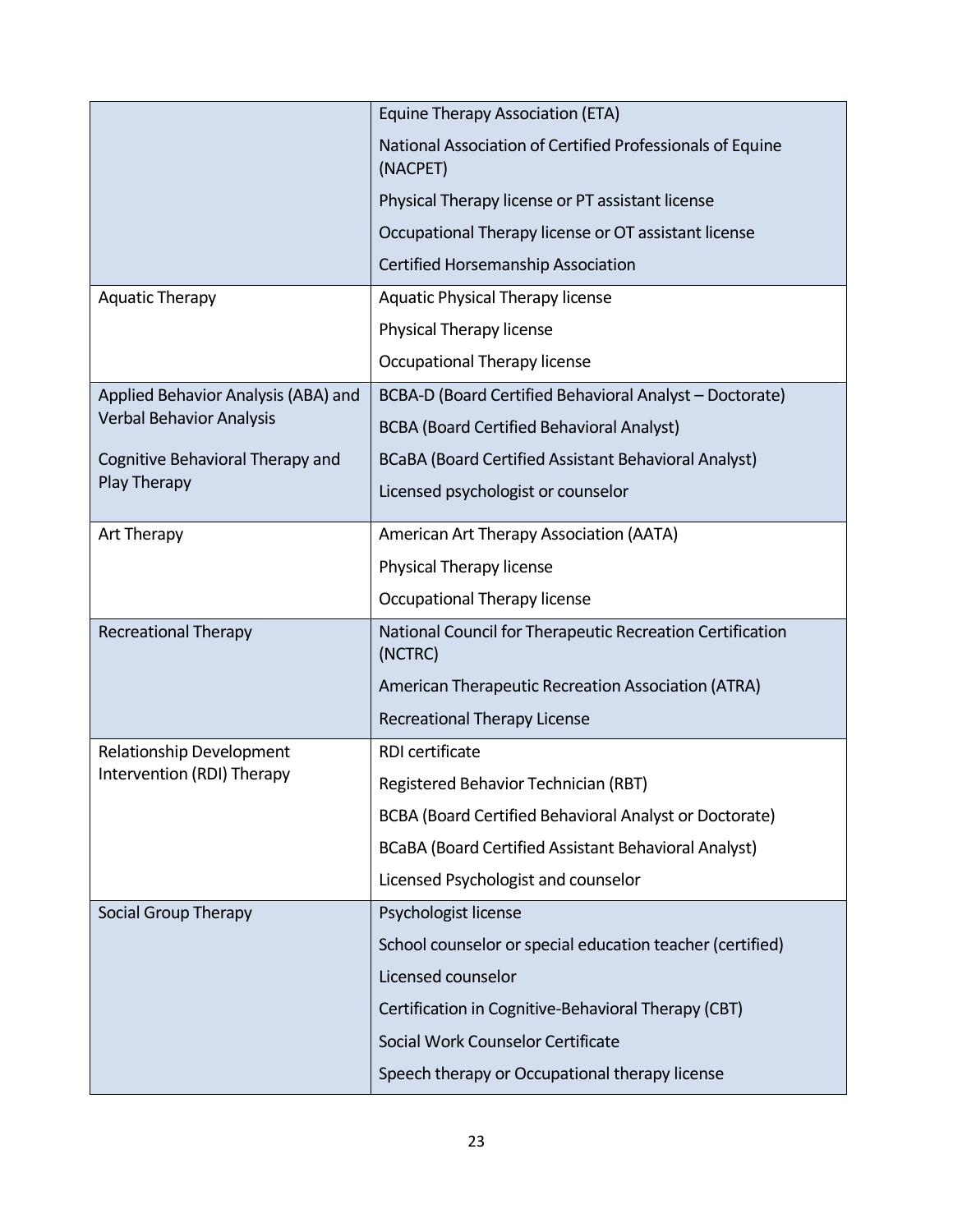ESA monies cannot be used to pay for any fees or costs due to:

- Late appointments
- Cancelled appointments
- Missed appointments

*These fees will be considered disallowed and the account holder may be required to reimburse the Department; quarterly funds will not be disbursed until repayment has been made in full.*

Students that are not identified as a student with a disability cannot pay for therapies using their ESA monies. A student must have a current evaluation, IEP, or 504 plan issued by a public school on file with ESA prior to paying for these services with ESA monies.

Requests for credential not listed, can be made through the ESA parent portal; please allow 2-5 business days to review, research and respond as some requests may take longer than others.

### <span id="page-22-0"></span>**List of Non-Approved Therapies**

| <b>Not Approved Therapies and Services</b> |                                |                           |  |
|--------------------------------------------|--------------------------------|---------------------------|--|
| Massage Therapy                            | Psychiatrists                  | <b>Brain Mapping</b>      |  |
| <b>Nutritionists</b>                       | Chiropractors                  | Hyperbaric Oxygen Therapy |  |
| Eye Exams                                  | <b>Craniosacral Therapy</b>    | Acupuncture               |  |
| <b>Memberships</b>                         | <b>Physical Exams</b>          | <b>Health Exams</b>       |  |
| <b>Medical Equipment</b>                   | Any type of Medical Service(s) | Blood Exams (lab work)    |  |

### <span id="page-22-1"></span>**Medical Insurances**

Under Arizona law governing the ESA program, therapies provided to a student with a disability identified by the public school through an evaluation (MET report) or IEP must be "educational therapies". Medical co-pays, insurances, deductibles, or any forms of medical insurance cannot be used in combination with ESA monies. Any form of medical insurance used with ESA funds, will be disallowed and no quarterly funds can be disbursed until the amount disallowed is refunded or fully reimbursed to the department.

### **Assistive Technology**

Assistive technology (AT) is defined as assistive, adaptive, and rehabilitative devices which promote greater independence by enabling students to perform tasks they were formally not able to accomplish or had difficulty accomplishing. AT comes in many forms from low tech (weighed vests, blankets, slant boards, seat cushions, timers, graphic organizers, etc. to high tech (tablets, speech to text, listening systems, screen readers, etc.)

As defined in A.R.S. § 15-2402(B)(4)(c)(iv), a student with a disability identified by the public school through an evaluation (MET report) or IEP (documentation must be on file with ESA), may rent AT. A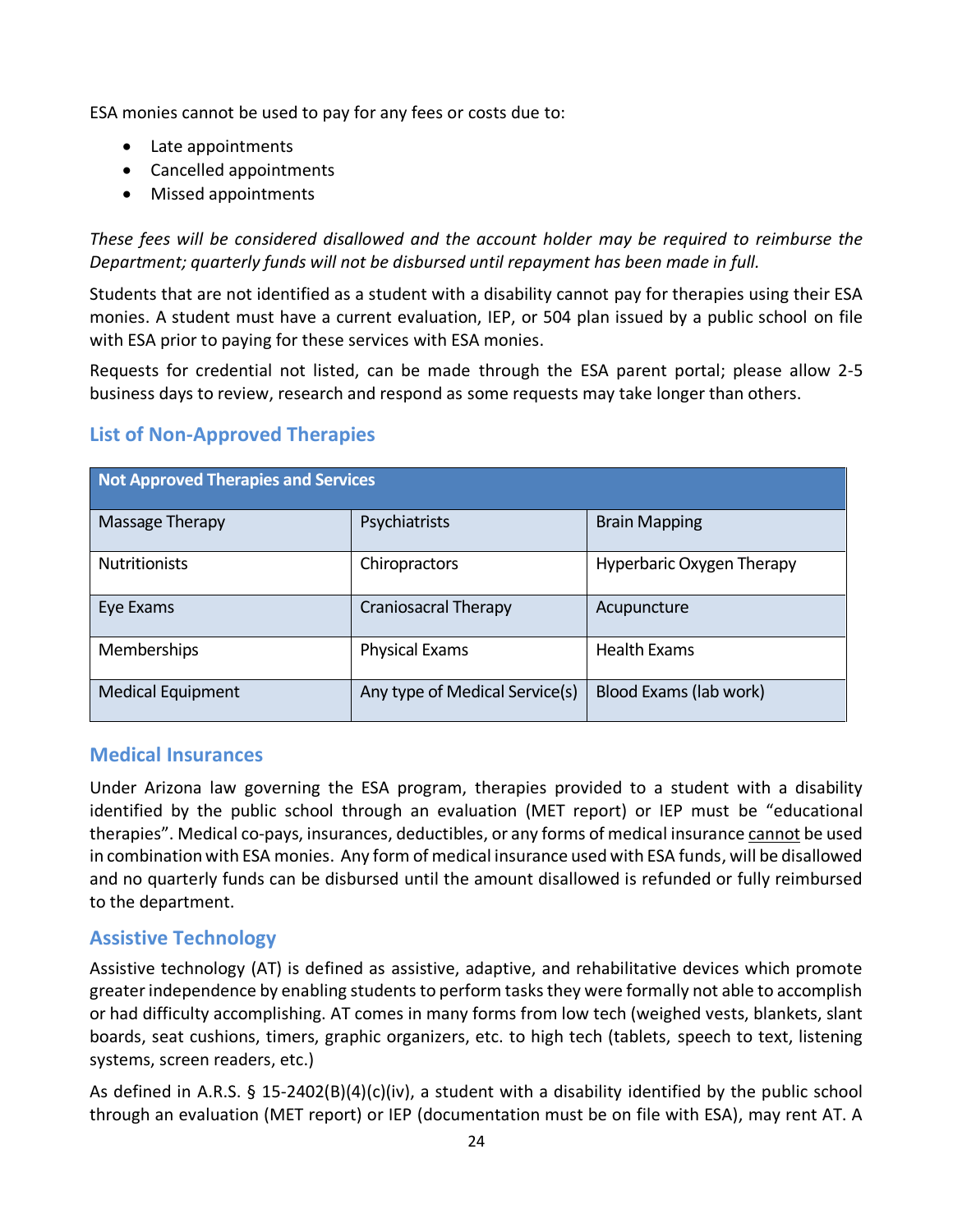renter's agreement with the student's name may be required at the time of submitting your expense report. ESA monies cannot be used to pay for fees accrued for AT that is returned damaged or late.

If you have DDD services, you are encouraged to connect with your DDD case worker and inquire if AT can be provided by them.

### <span id="page-23-0"></span>**Educational and Psychological Evaluations**

When a student is struggling in their educational setting, parents are motivated to understand what underlying factors are contributing to the difficulty that may be limiting their child's progress. Psychoeducational evaluation or assesments is the process through which a psychologist or similar licensed professional observes and evaluates.

In accordance to 15-2402(B)(4)(c)(iv), students with a disabilty identified by the public school through an evaluation (MET report) or IEP (documentation must be on file with ESA), may use ESA monies to obatin a private pyscho-educational evaluation. No credential is required to be submitted, but we hope you use caution when acquiring these services.

### **Paraprofessionals or Educational Aides**

Paraprofessionals and aides are an approved expense for students with disabilities only.<sup>24</sup> (Paraprofessionals are not the same as tutors/teachers; these individuals are there to assist the tutor/teacher or parent with the education of the student and have different requirements for credentials.

| <b>Credential</b>                                                                                                                         |                                                                      |
|-------------------------------------------------------------------------------------------------------------------------------------------|----------------------------------------------------------------------|
| Associate degree or higher                                                                                                                | Copy of degree or complete and full transcripts must be<br>submitted |
| 60 or more college credit hours from an<br>accredited school.                                                                             | Copy of complete and full transcripts must be submitted              |
| Pass 1 of the 3 paraprofessional tests<br>Official scores must be submitted; ESA will not<br>accept proof of passing or unofficial scores | Praxis ParaPro<br><b>ACT Workkeys</b><br>ParaEducator                |

### <span id="page-23-1"></span>**Approved Paraprofessional or Educational Aide Credentials**

### <span id="page-23-2"></span>**Vocational and Life Skills Education**

Vocational education programs prepare students to work in numerous trade jobs or crafts. Vocational education can also be referred to as career education or technical education provided by a vocational/trade school or program.

A life skills education is the building block that allows students to apply knowledge they acquire to real

 $24$  IEP or an evaluation through a public school must be on file with ESA.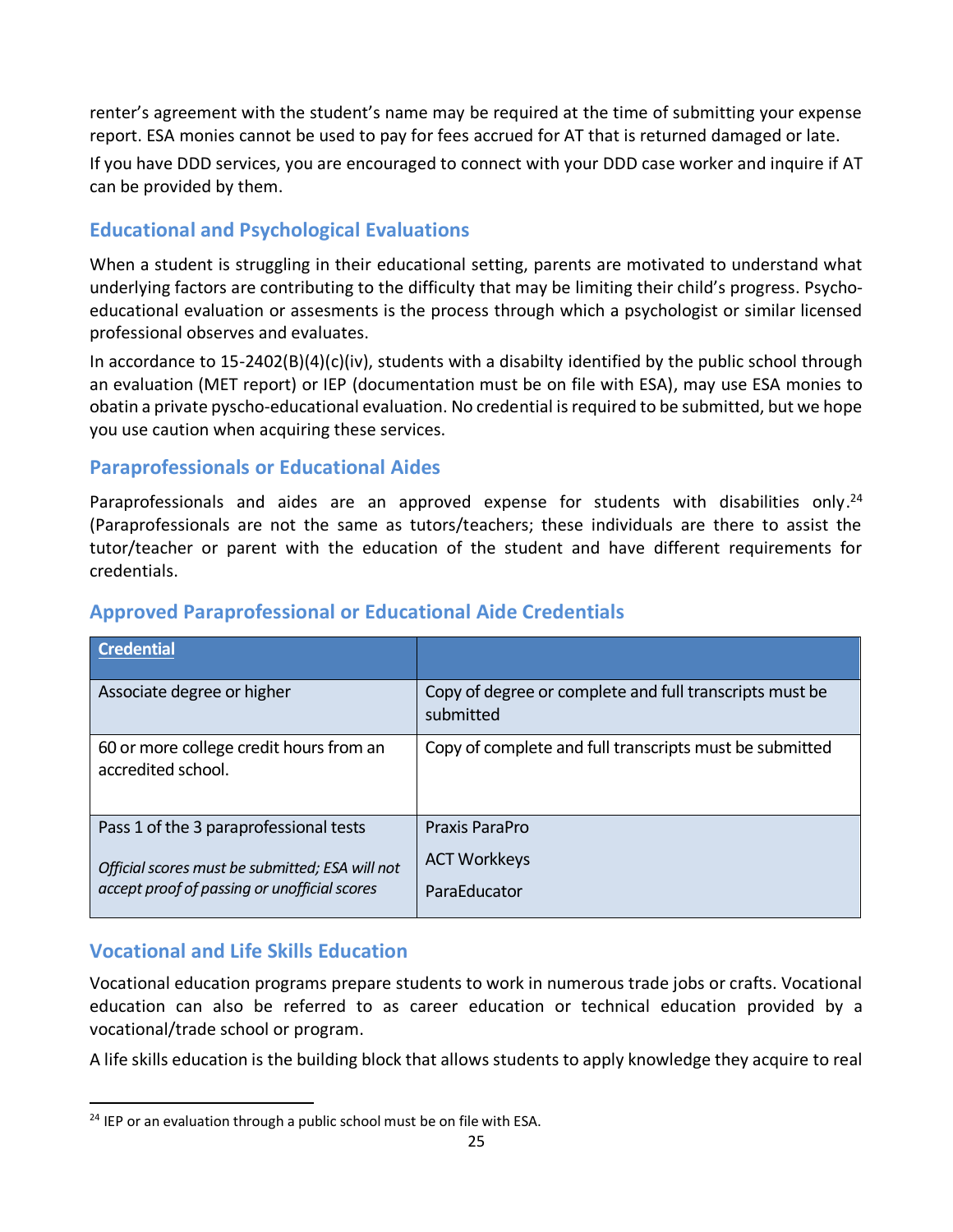problems and situations. It is a form of education that encourages students to effectively transition into adulthood by helping students develop sound judgment and good habits for long term stability, wellness, and success.

Combined, both are designed to help a student develop skills or interest in technical, trade or craft like careers and at the same time learning necessary skills such as self-reflection, critical thinking, problem solving and interpersonal skills. This allows a student to live and work independently. A.R.S. 15-  $2402(B)(4)(c)(iii)$ , allows you, as the parent of a student with a disability, to pay tuition for vocational and life skills education approved by the Department.

ESA funds can be spent on tuition at vocational/trade schools or programs such as but not limited to:

- CTEDs
- Trade schools
- Community colleges
- <span id="page-24-0"></span>• Vocational schools

# **Misspending or Disallowed Expenses**

To protect the ESA program and taxpayer dollars, the Department pursues all misspending and disallowed expenditures. Additionally, the Department has a zero-tolerance policy on substantial misuse of funds with the intent to defraud.<sup>25</sup> Any ESA monies not spent in an allowable category pursuant to the ESA contract, Arizona statute, and this handbook may result in suspension of your ESA account and the reimbursement of the amount.<sup>26</sup>

The Department will notify the account holder via email that no further transactions will be allowed, or disbursement of funds made. The notification will specify the reason for the suspension and allow the account holder ten business days<sup>27</sup> to provide ESA with any documentation to show any error or to submit repayment of the disallowed/misspent ESA funds. If within the ten business days, the account Holder has not contacted ESA, a termination letter with the right to appeal will be emailed.

The termination letter allows the account holder 30 calendar days to appeal the Department's decision to remove you or your student from the ESA program, if no appeal is made by the account holder in writing to the ADE, the ESA account is closed and unused funds will be deposited back into the State's general fund. Any disallowed, misspent, or unsubmitted expenses will be sent to the Attorney General's Office of collection, fraud or both.

If documentation is provided to show an error or suffice the purchase or payment, an ESA specialist must be contacted to have your account reinstated. The bank card or ClassWallet account will be made active within 1-3 business days.

If the disallowed expense or misspending cannot be satisfied, the account will remain suspended and no quarterly funds will be disbursed until reimbursement is made in full. Once payment is received, the bank card or ClassWallet account will made active within 1-3 business days.

<sup>&</sup>lt;sup>25</sup> These cases are automatically referred to the Attorney's General Fraud Unit.

<sup>&</sup>lt;sup>26</sup> Payments submitted to the ADE are deposited in the State's general fund.

<sup>&</sup>lt;sup>27</sup> Not including weekends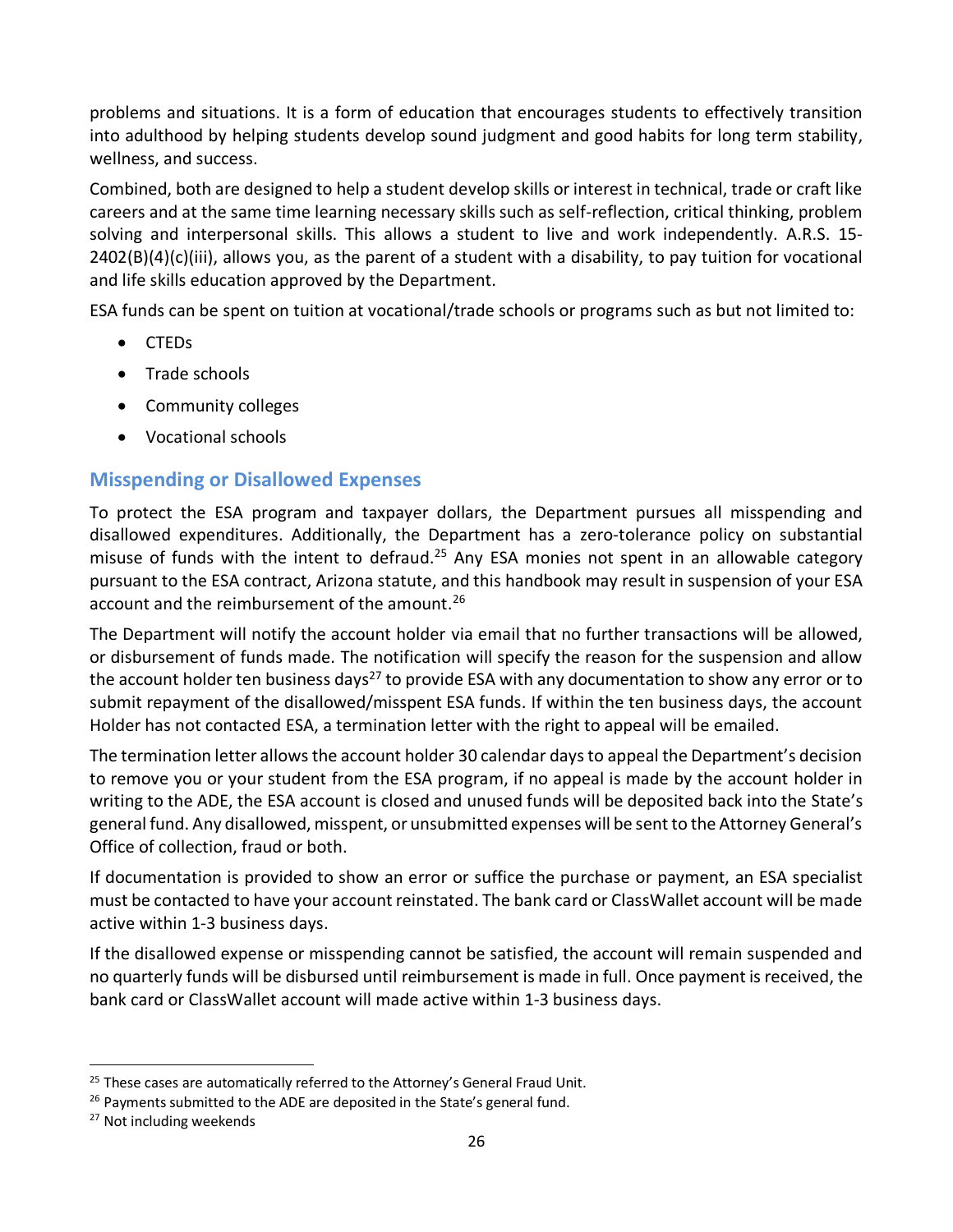In the case that a repayment plan is needed, the Department offers plans up to six months.<sup>28</sup> If a longer repayment plan is needed, the ESA director will work with the Attorney General's Office to offer repayment plans of up to 12 months.

Under a repayment plan, the following will occur:

- An agreement will be created by the Attorney General between the holder and ADE.
- The agreement will specify the terms and the amount owed monthly.
- Your bank card or ClassWallet account will enter a blocked status.
- No funds will be dispersed until final payment is received,
- Once final payment is received, your account will be unblocked within 3-7 business days.

# **Chapter 3: ESA Bank Card and ClassWallet**

Once accepted into the ESA program, monies awarded to students are entrusted to the account holder in the form of a pre-paid bank card or in ClassWallet. The card and ClassWallet can only be used to educate the qualified student. For parents who have multiple students on the ESA program, make sure the card assigned to that student is used for that student ONLY to avoid issues down the road.

# <span id="page-25-0"></span>**ESA Prepaid Bank Card**

Your ESA bank card will arrive in a plain, white envelope from Bank of America. If you accidentally throw your card away, you must contact the Bank of America for a new card at 1-866-213-8564. ESA cannot request a new replacement card for you. Please note that your ESA bank card may or may not arrive with your quarterly funds preloaded onto the card. When your card arrives, follow the instructions on your ESA bank card to activate.

We recommend you set up online banking: [www.bankofamerica.com/onlinebanking/online-banking.go](http://www.bankofamerica.com/onlinebanking/online-banking.go) to track all spending, have access to your bank statements, and obtain up to the minute information regarding your account. You may also call the number on the back of your ESA bank card for balance information and transaction information. At this time, ESA staff is not notified when quarterly monies are available.

### **The Don't Dos Please**

No cash withdrawals, cash advances, or cashier checks can be issued with your ESA bank card. Any account holder found making a cash withdrawal will result in immediate suspension of your ESA card. A 10-day suspension letter stating the reason for the suspension will be sent via email. Failure to contact the Department by the date on the letter may result in termination of the ESA account.

The Department is notified daily of attempts to make purchases or payments at non-approved vendors. Any account holder found making a purchase at a non-educational place such as gasstation, post office, grocery stores, Walmart, Target, Walgreens, retail stores, restaurants, nail salons, pet stores, etc. to name a few will result in immediate suspension of your ESA card. A 10-day suspension letter stating the reason for the suspension will be sent via email. Failure to contact the Department by the date on the letter may result in termination of the ESA account.

 $28$  No quarterly funds will be disbursed until the final payment is collected.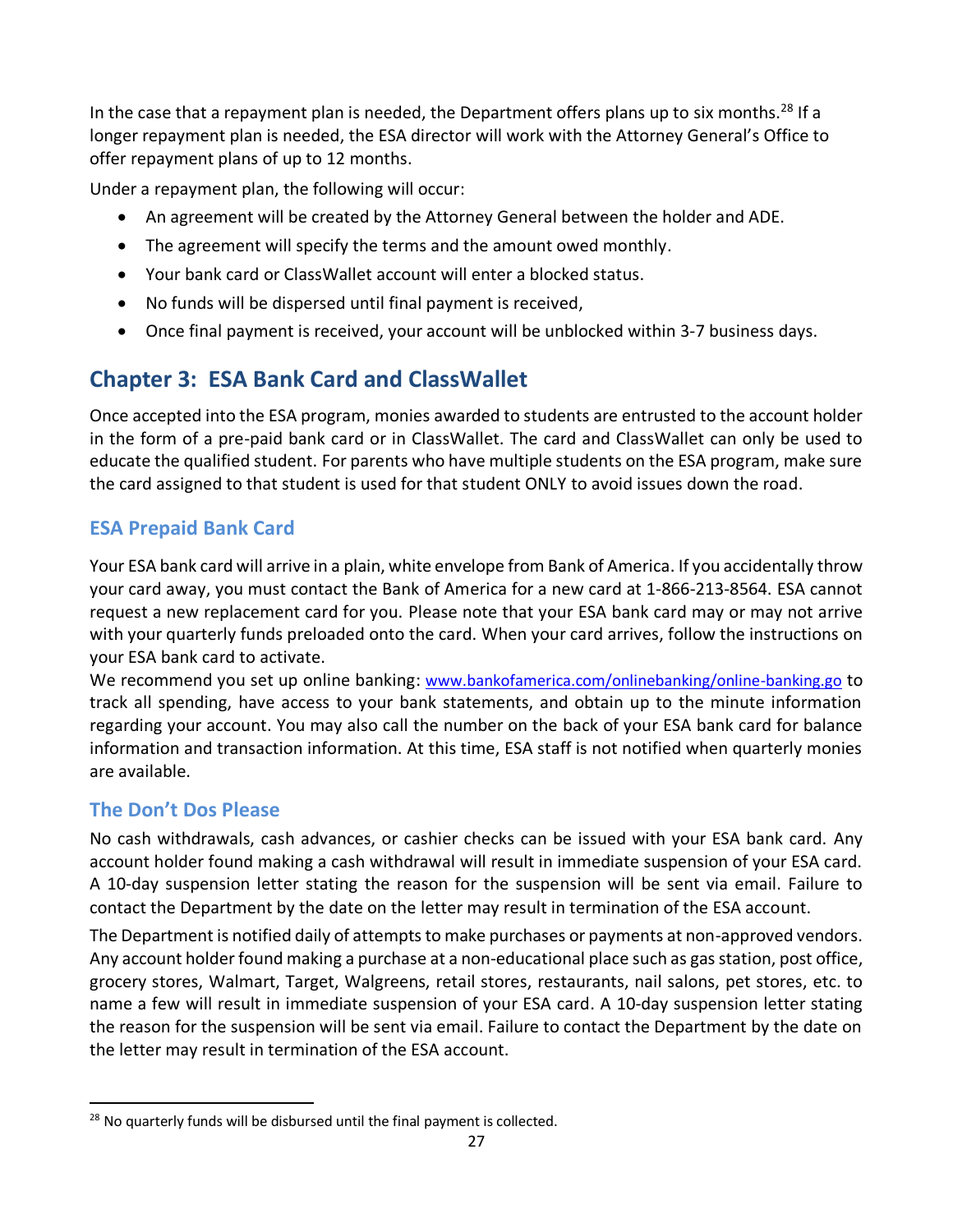### <span id="page-26-0"></span>**Allowable Forms of Payment for ESA Card**

As mentioned earlier, ESA does not allow a parent to withdraw cash, request a cash advance, or obtain cashier's checks with the ESA bank card. If a parent wants to pay for services, monies from the ESA card must be sent directly to the private schools, vendors, and providers from the ESA bank card. An account holder will not be reimbursed for using personal funds.

ESA cards can only be used the following ways: $^{29}$ 

- Point of Sale (Swiping the card or manually inputting card number)
- School approved vendor (online payment system used by schools to retrieve the funds)
- PayPal
- Square

The use of VENMO is strictly prohibited. Any account holder found using VENMO will result in immediate suspension of your ESA bank card. A 10-day suspension letter stating the reason for the suspension will be sent via email. Failure to contact the Department by the date on the letter may result in termination of the ESA account.

Private schools and/or vendors are not allowed to keep your card. Your ESA bank card must always be in your possession. If you have agreed to have funds deducted from your account, you and the private school and/or vendor should have a signed agreement between each other.

### **Reporting Fraud (Bank of America)**

As with any debit or credit card, the potential for fraud is unavoidable. But just like you would protect your own monies, we expect that the same will happen for ESA monies.

If your account encounters fraud, you must:

- 1. Contact Bank of America at 1-866-213-8564 immediately.
- 2. File a dispute claims with the bank and obtain the claim number
- 3. Contact ESA and let us know that fraud has occurred on your account—make sure you have that claim number ready
- 4. ESA specialist will let you know how to expense the charge

**IMPORTANT**: If a charge(s) is not disputed within 30 days, the bank will not file a claim for you, and you will be responsible for repaying the total amount back to the State.

### **ClassWallet (CW)**

In 2019, the Arizona Treasury Department was mandated by state law, to acquire a new banking system for the management of ESA accounts. ClassWallet's platform is designed to make the handling of your ESA account(s) more accountable and efficient. With almost 4,000 ESA families already in ClassWallet and more to come, ClassWallet allows you to manage payments to schools, providers, and vendors. ESA is slowly moving ESA accounts from Bank of America to ClassWallet this way, minimal to no

disruption is made on your child's education. Communication with instructions from ESA and ClassWallet are sent to the families 1-2 weeks before their account(s) is migrated.

 $29$  ESA monies can be used to cover any processing fees associated with this form of payment.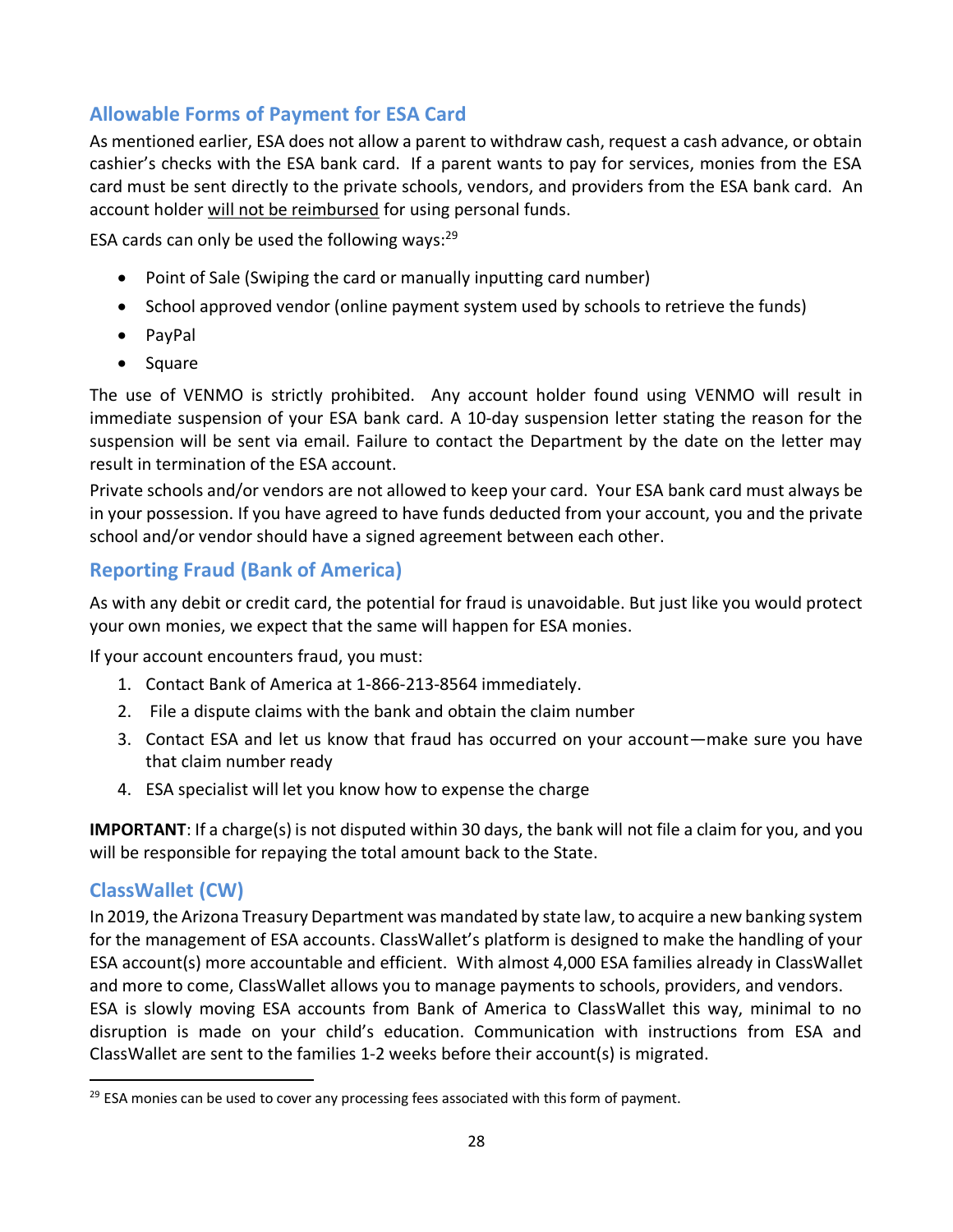### **How ClassWallet Works**

First, your private school or provider(s) must be registered in ClassWallet in order to receive payment. We recommend you check with the school or provider to see if they are registered. If they are not registered, your school will need to contact ClassWallet directly by phone at 1-877-969-5536 or email at [help@classwallet.com.](mailto:help@classwallet.com)

# <span id="page-27-1"></span>**Chapter 4: Expense Reports**

### **Pre-paid bank card**

When an ESA parent enters into a contract with the Department, the parent is responsible and required to report all expenses made on the ESA bank card quarterly. ClassWallet account holders will only submit in ClassWallet (more on this later in this chapter). Expense reports are submitted on the ESA [Expense Report Portal.](http://www.azed.gov/esa/portal/)

To maintain your child's ESA program eligibility and account for the spending of state taxpayer dollars the following must be completed:

- Expense reports must be submitted quarterly
- Complete invoices must be included when submitting expense reports
- All required credentials must be included when submitting expense reports

If no spending occurred in a quarter, you must still submit an expense report.

The Department is authorized to audit all expenditures and may request further information if needed from the account holder at any time. Quarterly disbursements will not be released until your expense report is submitted and approved.

#### <span id="page-27-0"></span>**ESA Expense Report Portal**

The ESA Expense Report Portal is designed to allow parents to submit all expenses, including invoices and or credentials at one time at any time. The system auto populates bank information which includes the total dollar amounts paid, all you need to do is provide the complete invoices, credentials, and any supporting documentation for that payment amount or purchase amount.

The portal works best when using Internet Explorer; Microsoft Edge; or Google Chrome. The use of tablets or cell phones may cause improper display of website information.

#### **Required Documents for Expense Reports (bank cards)**

As stated above, when submitting an expense report, each line item that appears on your expense report must be accounted for. This includes providing a complete (detailed) invoice, required credentials, invoices for online programs, curriculum, and supplemental items required or recommended by the curriculum.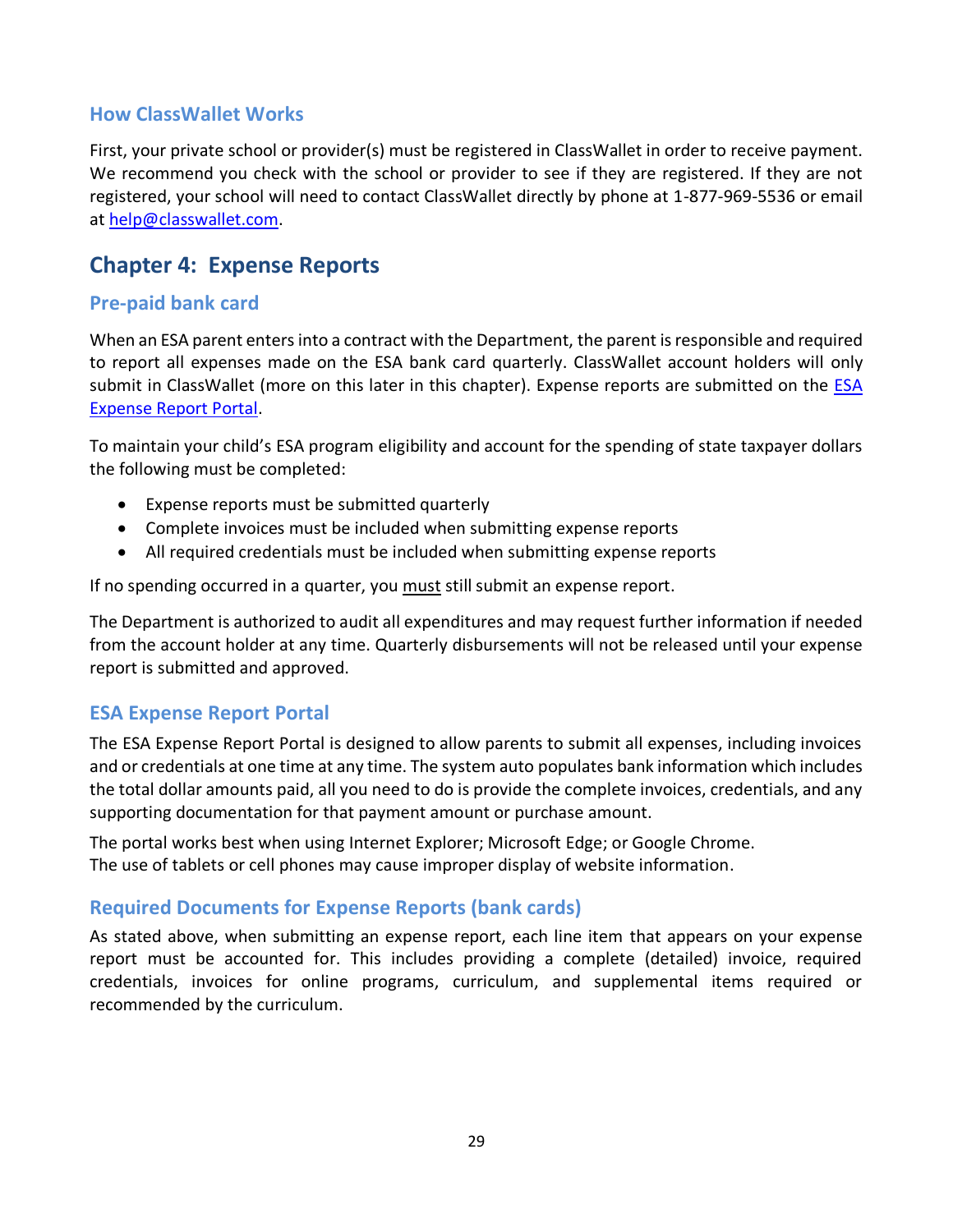Invoices for private schools MUST have the following:

- 1. Student's name
- 2. Name of the private school
- 3. Date
- 4. What ESA monies are paying for (tuition or fees)
- 5. Dates for tuition (Ex. October 1-December 31 or Quarter 3)
- 6. Total amount charged to the card—this is the same dollar amount shown on the line item

Invoices for tutors, paraprofessionals or therapists MUST have the following:

- 1. Student's name
- 2. Name of provider or name of facility
- 3. Date
- 4. What services ESA monies are paying for (tutoring, speech therapy, etc.)
- 5. Dates of services (Ex. July 1-July 5)
- 6. Total amount charged to the card- this is the same dollar amount shown on the line item

**Handwritten receipts, credit card slips, summary statements or email receipts from vendors and or providers will NOT be accepted**. It's important to look at the invoice to make sure all information needed is provided before submitting.

Incomplete expense reports will be rejected. If your report is rejected, you will receive notification via email. No funds will be disbursed until your expense report is submitted and approved. If expense reports-remain unsubmitted or rejected by the start of the new quarter, a 10-day suspension letter stating the reason for the suspension will be sent via email. Failure to contact the Department by the date on the letter may result in termination of the ESA account.

# **Expense Categories (ESA Portal)**

The ESA portal has a list of categories that your expenses will fall into, please make sure you are using the correct categories to avoid a possible rejection on your quarterly expense report. Do not submit the previous expense report cover pages—they are not needed.

**Curriculum and Supplemental Materials**- this category is only to be used to expense your course of study and required or recommended supplemental material that is approved by the department as well as textbooks that are not required by a private school. Please do not use this category for reading books.

**Online Private Program**-this includes all online programs and online private schools along with any fees or textbooks required.

**Postsecondary Institution (College)**-this is for all Arizona Community Colleges, Arizona state universities, and private universities and colleges that are accredited. Under this category, you will be able to expense textbooks that are required for the class(es).

**Private School**-this category is used to expense payment to private schools, this includes services provided by the private school such as therapies or aides (for students with a disability only) and tutoring. Therefore, if you are paying your private school directly for these services, they will be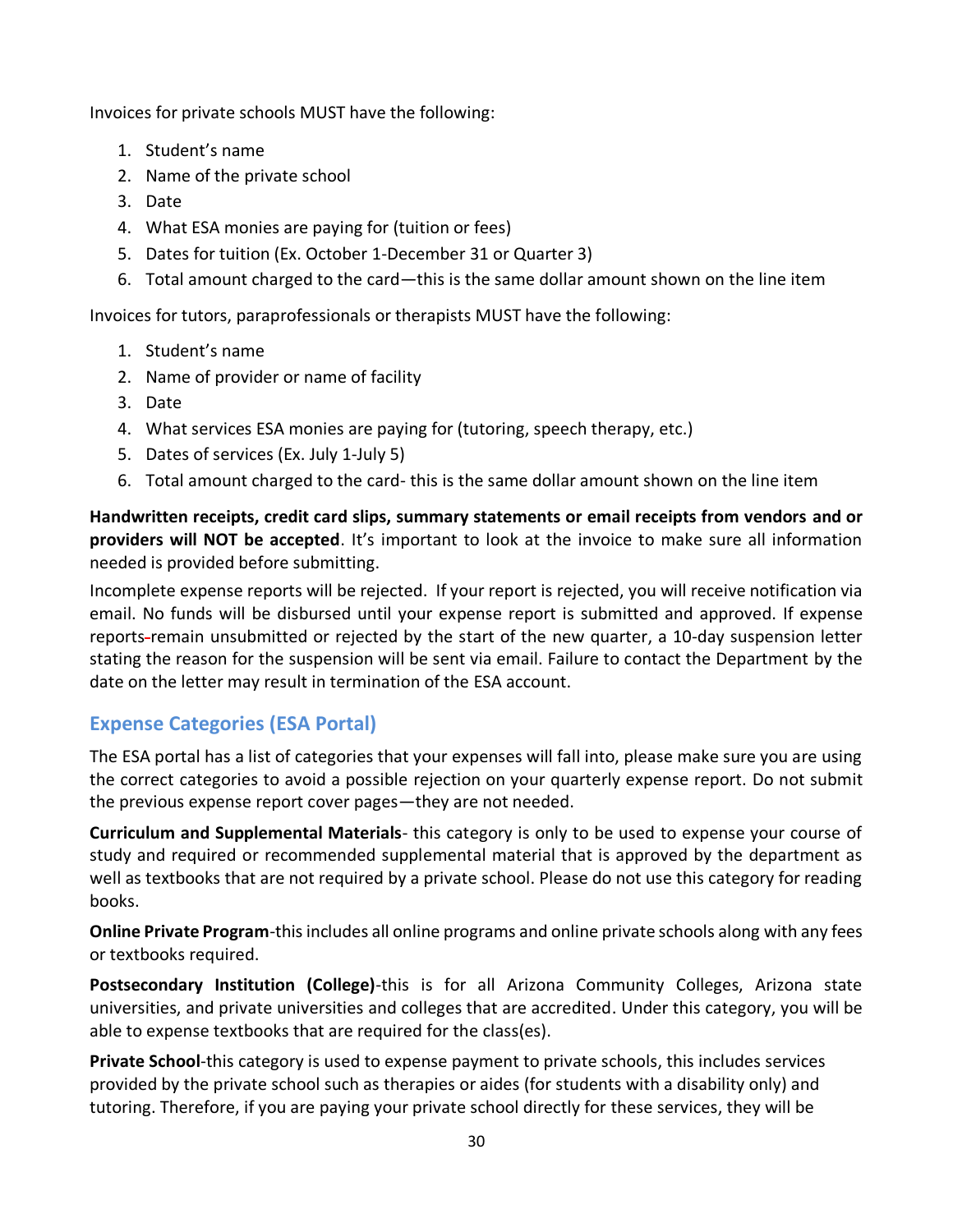expensed in this category under fees. You will not be required to upload a credential. This category will also be used for approved private school fees such as instrument rentals, processing fees, etc.-(please refer to page 10 for guidance if needed), textbooks, and uniforms.

**Reading Books**-this is for reading books only; please do not expense curriculum and supplemental material under this category.

**Report Fraudulent Charges**-this category is to report any charges that were not made by you the card holder; please make sure you also contact Bank of America ASAP to file a claim on the charge(s).

**Self-Reporting on Accidental Spending**-this category is for you to report any charges that you made on accident or think that they may be considered disallowed. An ESA account specialist will notify you if the charge is an approved charge by rejecting the expense report and asking you to recategorize and submit additional documents if needed.

**Services by a Public School**-this is used for any services such as tutoring, therapies (students with a disability only), classes, extracurricular activities, etc. provided by the school. You will not be required to upload a credential.

**Testing Fees**-this is for any payments made for placement exams, exams related to college or university admissions, etc. Please do not use this for psychological educational exams.

**Tutoring Services**-this is for services for core and specific subject tutoring. This expense will require a credential for each tutor or instructor used (please refer to pages 12-14, if needed for guidance).<sup>30</sup>

### **Additional Expense Categories (ESA Portal)**

The following categories are for **students with a disability only** that are identified by a public school and have an evaluation (MET report) or current IEP on file at the time of the services with ESA.

**Assistive Technology Rental (AT)**-this is category is to be used for the rental of any low- or high-tech AT. A rental agreement is required each time payment is made.

**Braille Translation Services**-this is for any goods and services associated for braille translation

**Educational and Psychological Evaluations**-this is for any independent evaluations done by the provider of your choice and includes any evaluations for speech, OT, PT, vision, or dyslexia. No credential is required from your provider.

**Educational Therapies**-this category is for services provided by an OT, PT, speech, etc. (please refer to pages 22-23 for guidance if needed). Please remember that if the provider has a license to practice therapy, they are expensed under this category; if not, they cannot be expensed here.

**Paraprofessional Services**-this for a paraprofessional or aide that is assisting you or the tutor/instructor with core subjects. A valid credential is required (please refer to page 25 for guidance if needed).

**Vocational/Life Skills Education**-this category is for any expense related to paying tuition at a facility or school for vocational (such as CTEDs, EVIT, or trade schools) or life skills education. Please do not use this category to expense driver's education, cooking classes, etc.—these are expensed under tutoring and require a credential.

<sup>&</sup>lt;sup>30</sup> If your service provider has a license to practice therapy, they must be expensed under Educational Therapies.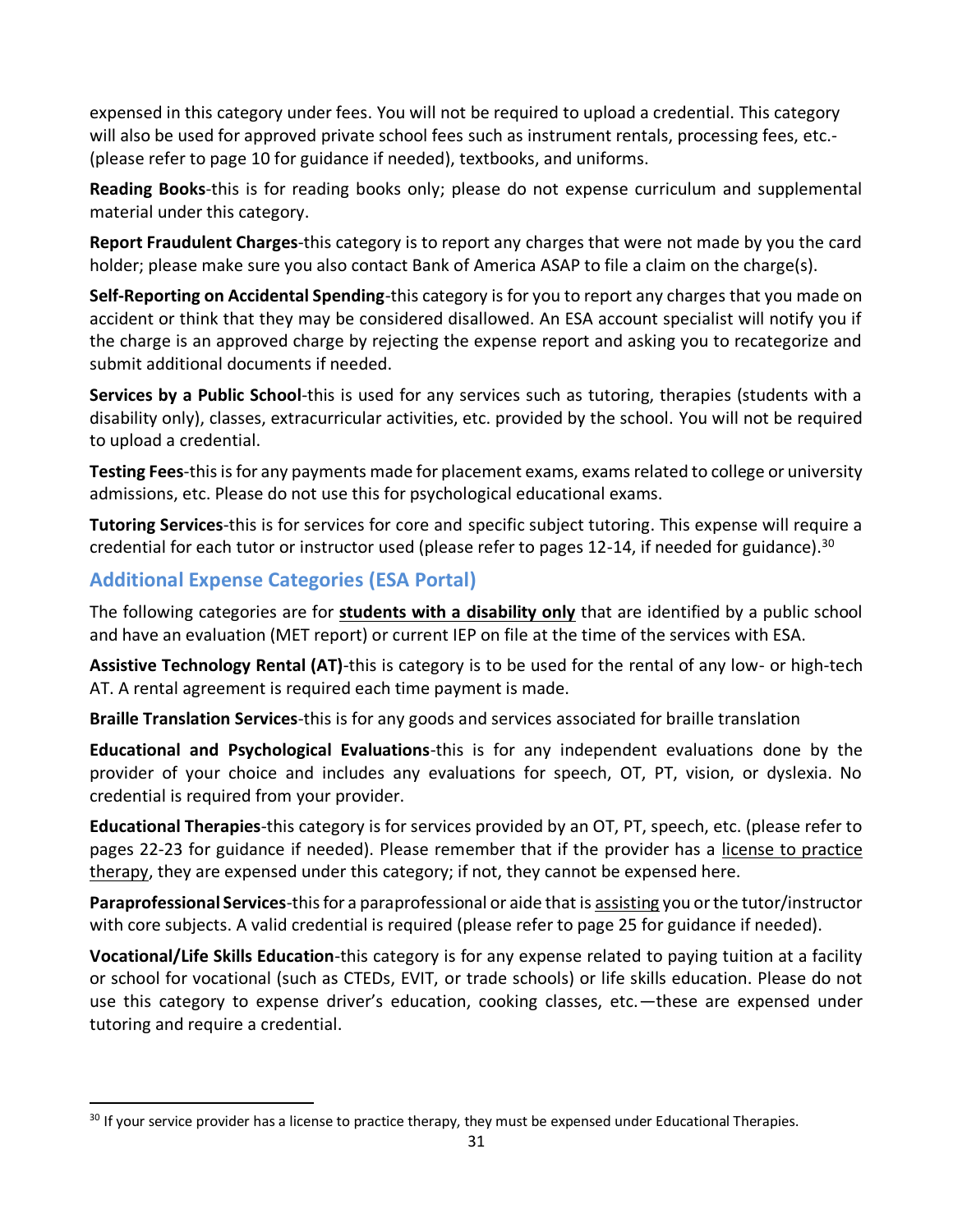### **ClassWallet Accounts**

School and or providers will not receive your payment until your invoice is submitted in ClassWallet and approved by ESA. Please allow 24-72 hours for review of your invoice, this does not include weekends and or holidays. Once your invoice is approved, payment to your school and or provider will be released by ClassWallet.

### **Required Invoices for ClassWallet**

Please obtain a complete invoice from your private school that shows all of the following<sup>31</sup>:

- 1. Student's name
- 2. Name of the private school
- 3. Date
- 4. What ESA monies are paying for (tuition or fees)
- 5. Dates of tuition (Ex. October 1-December 31 or Quarter 3)
- 6. Total amount requested for payment<sup>32</sup>

Invoices from your providers must include all of the following  $33$ :

- 1. Student's name
- 2. Name of provider or name of facility
- 3. Date
- 4. What services ESA monies are paying for (tutoring, speech therapy, etc.)
- 5. Dates of services (Ex. July 1-July 5)
- 6. Total amount requested for payment $34$

The invoice is uploaded in your ClassWallet account which you can access via the ESA portal.

ClassWallet offers tutorials:<https://www.classwallet.com/frequently-asked-questions/> to help guide you with uploading your invoice. ClassWallet can also be reached directly at 1-877-969-5536 or by email at [help@classwallet.com.](mailto:help@classwallet.com) ClassWallet currently has a few ESA approved vendors that can be used to purchase from using their marketplace with more to come.<sup>35</sup>

### **Expense Report Categories (ClassWallet)**

For those families who have been or will be migrated to ClassWallet during this school year, please use the following categories to submit your invoice for approval. Using the correct category, will avoid rejection and delayed payment(s).

**Curricula and Supplemental Materials**- this category is only to be used to purchase your course of study and required or recommended supplemental material that is approved by the department as well as textbooks that are not required by a private school. Please do not use this category for reading books.

 $31$  If any information listed is missing, your invoice may be rejected.

 $32$  If the amount requested exceeds the amount on your invoice, it will not be approved, and a new invoice will be needed.

<sup>&</sup>lt;sup>33</sup> If any information listed is missing, your invoice may be rejected.

<sup>&</sup>lt;sup>34</sup> If the amount requested exceeds the amount on your invoice, it will not be approved.

<sup>&</sup>lt;sup>35</sup> ClassWallet is working diligently to add more vendors to their marketplace.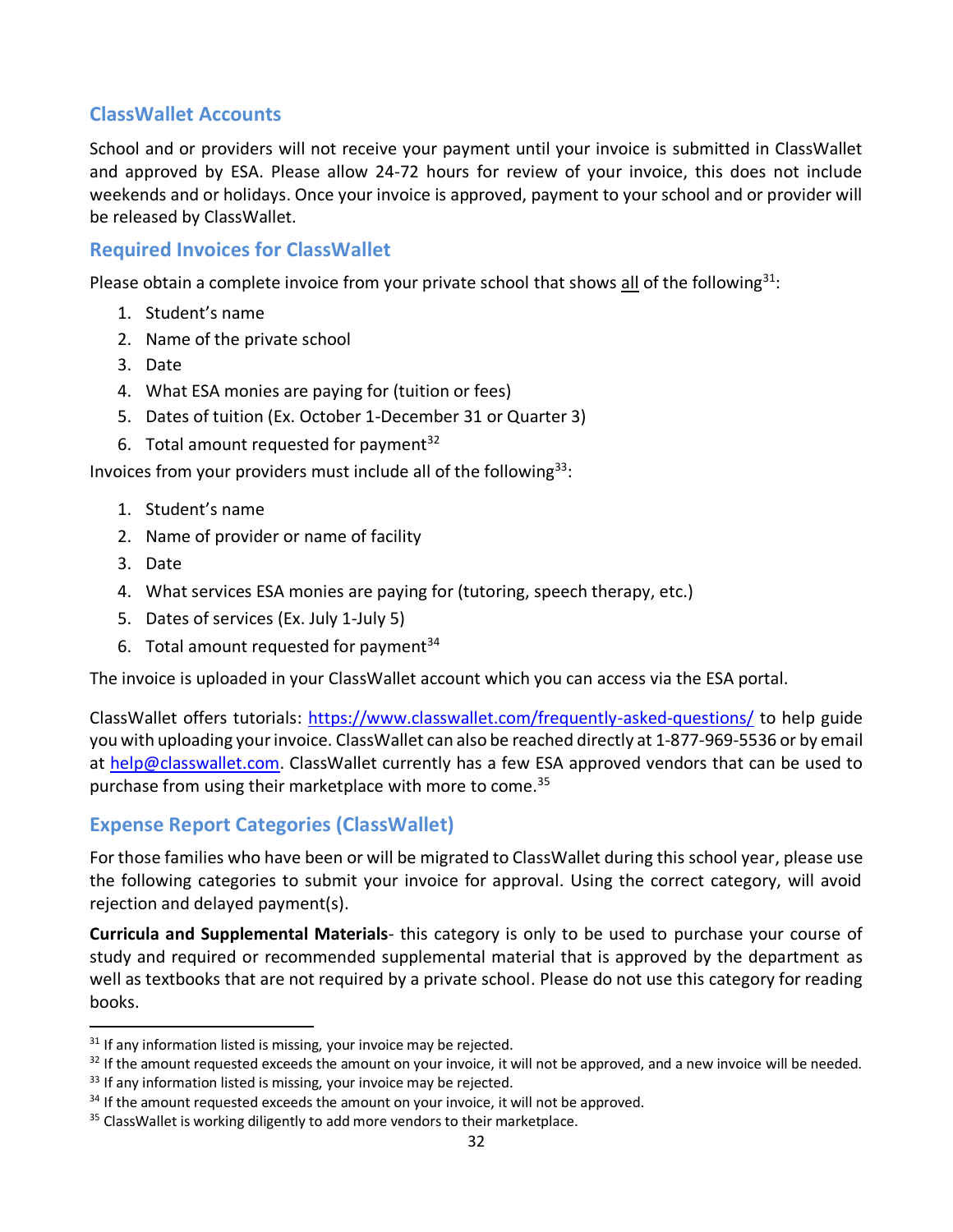**Private School Related Expenses**-this category is used to make payment to private schools, this includes services provided by the private school such as therapies or aides (for students with a disability only) and tutoring. Therefore, if you are paying your private school directly for these services, they will be expensed under this category. You will not be required to upload a credential. This category will also be used for approved private school fees such as instrument rentals, processing fees, etc.-(please refer to page 10 for guidance if needed), textbooks, and uniforms that are paid for through the school.

**Reading Books**-this is for reading books only; please do not expense curriculum and supplemental material under this category.

**Tutoring Services**-this is for services for core and specific subject tutoring. This expense will require a credential for each tutor or instructor used (please refer to pages 12-14, if needed for guidance).

**Uniforms**-this is for payments related to the purchase of a school uniform that is not made through the private school.

Educational Psychological Evaluations (students with a disability only)<sup>36</sup>-this is for any independent evaluations done by the provider of your choice and includes any evaluations for speech, OT, PT, vision, or dyslexia. No credential is required from your provider, but your provider must be registered in CW.

**Educational Therapies (students with a disability only)**<sup>37</sup> -this category is for payments for services provided by an OT, PT, speech, etc. (please refer to pages 22-23 for guidance if needed). Please remember that if the provider has been pre-approved as a therapist, they are categorized under this category.

### <span id="page-31-0"></span>**Expense Report Schedule (deadlines)**

To continue eligibility on the ESA program and receive quarterly disbursements, an expense report must be submitted quarterly and approved. 38

| <b>Quarter</b> | <b>Disbursement</b>   | <b>Expense Report Due Date</b> |
|----------------|-----------------------|--------------------------------|
|                |                       |                                |
|                | July 15-July 30       | September 30                   |
|                | October 15-October 30 | December 31                    |
|                | January 15-January 30 | March 31                       |
|                | April 15- April 30    | June 30                        |

Failure to submit an expense report within 45 days of the deadline will result in the forfeit of ESA funds for the next quarter and may result in termination from the program.

You are required by law to spend a portion within contract year in at least the subjects of reading, grammar, mathematics, social studies, and science. ESA will send reminder emails quarterly if this is not done within a quarter. In the event that no portion of your annual funds were spent in at least the

<sup>&</sup>lt;sup>36</sup> Identified by a public school and have an evaluation (MET report) or current IEP on file with ESA at the time of services.

<sup>37</sup> Identified by a public school and have an evaluation (MET report) or current IEP on file with ESA at the time of services.

<sup>&</sup>lt;sup>38</sup> Any unused ESA monies roll-over on a quarterly basis from year to year.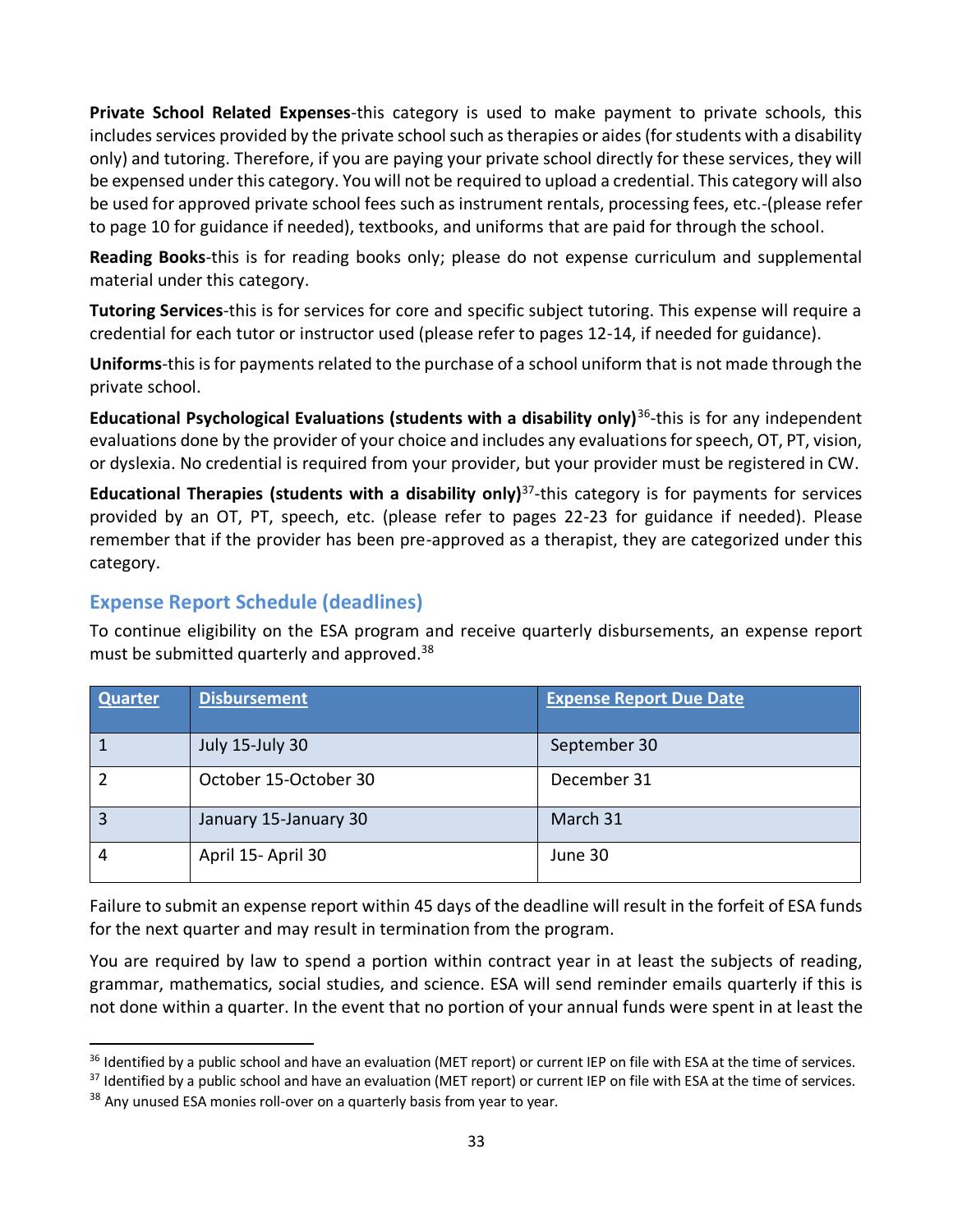subjects of reading, grammar, mathematics, social studies, and science, ESA will send via email a 10 day suspension letter stating the reason for the suspension. Failure to contact the Department by the date on the letter may result in termination of the ESA account.

# <span id="page-32-0"></span>**Chapter 5: Contracts**

### **Renewal**

Renewing students do not need to reapply. For an ESA student to continue the program and use any roll over funds, a renewal contract must be submitted every year to the Department. Renewal contracts will be sent via email no later than May 30, $^{39}$  the deadline to submit your renewal contract is 30 days from the date your contract is sent. If your renewal contract is not received by the deadline date, the Department will assume that you are no longer interested in renewing, and your ESA account will be closed. The Renewal Contract is for existing account holders who are in good standing at the end of the contract year, and whose student qualifies to receive a K-12 education.<sup>40</sup>

### **Exited Students**

The Exited Contract is for account holders who have a student who no longer qualifies for a K-12 education, but they still have remaining funds that can be spent towards the student's education. Students do not receive any additional funding but are eligible to continue to spend funds per their contract and handbook agreement.

## <span id="page-32-1"></span>**Change in Disability Category**

It is important to understand that once you decide to receive an ESA, your child loses his/her rights to a Free Appropriate Public Education (FAPE). By signing the ESA contract, you are releasing the public school from all obligations to educate your child. Your child does not lose their right to a three-year reevaluation upon your written request to the school district.<sup>41</sup>

A student's ESA contract is renewed on a yearly basis notwithstanding any changes to their evaluation. Meaning if the student has an evaluation (MET report) on file with the ESA program, ADE will not require you to submit a new evaluation (MET report). In the case that your child's disability category changes while on the ESA program, ADE will require a new evaluation by the public school be on file to update funding. Some important things to keep in mind should you need an evaluation:

- Your request for an evaluation must be done in writing. The District has 15 school days to respond to your request
- If your child attends a non-profit private school, the public-school district in which the private school is located is responsible for the evaluation process.
- <span id="page-32-2"></span>• If your child attends a for-profit private school or is homeschooled, the public-school district in which you reside is responsible for the evaluation.

The Department cannot accept private evaluations or private school evaluations for the purpose of updating your child's disability category and or funding.

Please keep in mind that children that are not identified as a child with a disability by a public school

 $39$  This date in subject to change in the case of unforeseen circumstances such as natural disasters, pandemics, etc.

<sup>&</sup>lt;sup>40</sup> All expense reports have been submitted and approved and there are no pending actions.

 $41$  The student is no longer entitled to an Individualized Education Program (IEP)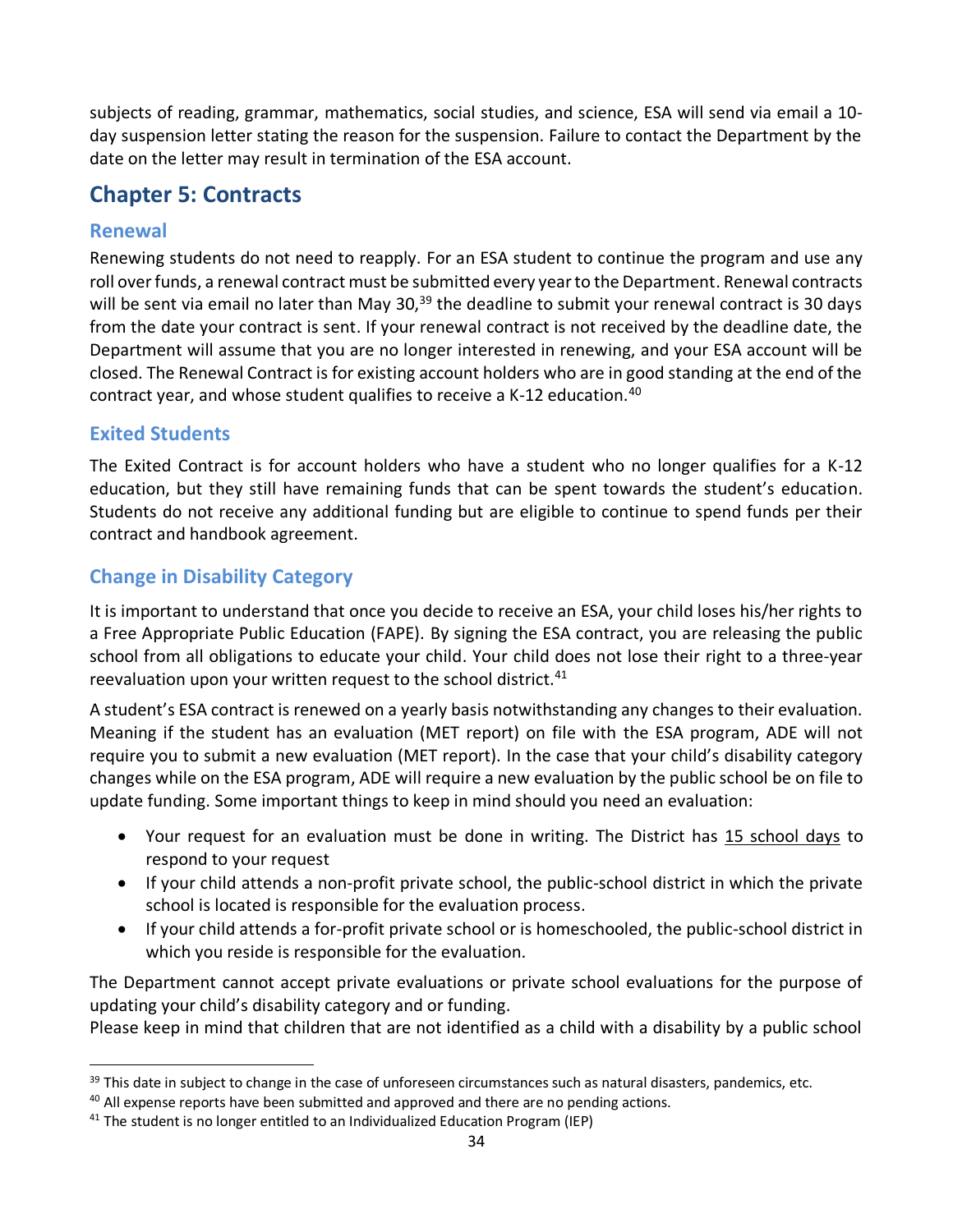through an evaluation (or IEP) are not entitled to educational therapies, paraprofessional services, tuition for vocational and life skills education, educational and psychological evaluations goods and services, AT rentals, or braille translation goods and services.

# **Preschool Severe Delay (P-SD) Funding**

If you are a parent of a student with a disability who was awarded an ESA under the disability category of Preschool Severe Delay (P-SD) and your student will turn 5 years on or before September 1<sup>st</sup>, a new evaluation conducted by the public-school district must be submitted to appropriately fund your child's ESA account.

# **Students with a Disability (after 12th grade)**

A student with a disability may be entitled to an education until the age of 22. In these cases, the parent of a student with a disability may be asked to provide documentation that shows that the student has not finished high school. Any account holder that asserts that their child continues to need a K-12 education and does not provide a K-12 education may be terminated from the ESA program and may be asked to repay the funds requested. A parent cannot use ESA monies to solely provide a postsecondary education only while attesting that their student continues to need a K-12 education. An account found attesting to need additional funds and provides only post-secondary education will be suspended and a 10-day letter will be issued with the reason for suspension. Failure to contact the Department may result in termination from the program.

## <span id="page-33-0"></span>**Maintaining Eligibility for Renewal**

To remain eligible to renew your ESA contract, you must have:

- Submitted quarterly expense reports
- Expense reports from previous quarters must be approved
- A portion of your ESA monies must be spent in at least the subjects of reading, grammar, mathematics, social studies, and science for the contract year (July 1-June 30)
- Not owe the Department any monies for disallowed expenses.

Contracts will be sent via email through EchoSign® and can be electronically signed with Adobe Sign®.<sup>42</sup> Once the ESA program receives your renewal contract, a confirmation email will be sent to you.

# <span id="page-33-1"></span>**Chapter 6: Why Termination May Occur**

Below are some reasons termination from the ESA program may occur.

- 1. Enrolling and attending a public-school district, charter, or public online school (this includes summer school)
- 2. Receiving School Tuition Organization (STO) scholarships OR tax credit scholarships while on an ESA
- 3. Misspending ESA funds
- 4. Failure to submit expense reports within 45 days of due date
- 5. Fraudulent activity

 $42$  ESA contracts may be mailed to you upon request.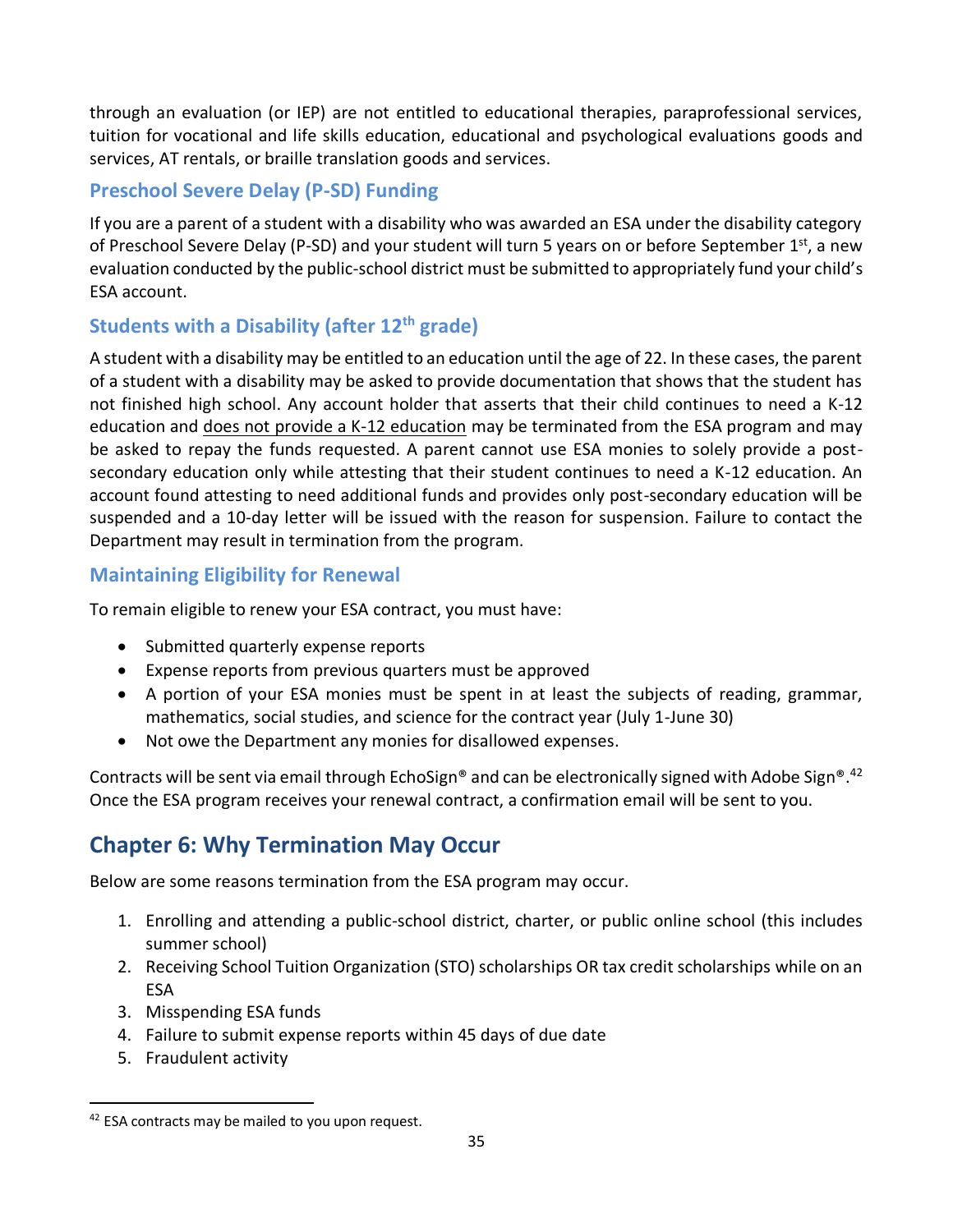- 6. Loss of custody
- 7. Providing false information (application, contract, bank form, attestation, expense reports, etc.)
- 8. Not spending ESA monies during the year (July 1 through June 30)
- 9. Found on a BAML's global anti-money laundering (AML) list—Note: The bank automatically closes your account and we will not be able to reopen it. The bank will send you notification.
- 10. Unable to provide a social security number or tax identification number (TIN)—Note: The bank will not issue a bank card without this.

# <span id="page-34-0"></span>**Attending a Public School, Charter School, or Public Online School**

While a student is on an ESA contract for the school year (July 1 through June 30), the account Holder agrees not to enroll the eligible student in a public-school district, charter school, or public online school; this includes summer school.

# <span id="page-34-1"></span>**Receiving an STO or Tax Credit Scholarships**

While a student is under an ESA contract for the year (July 1 through June 30), the account Holder agrees not to receive any STOs or tax credit scholarships concurrently with an ESA. If the ESA funds do not cover the full cost of the private school and you are unsure how the remaining costs are being paid, please contact your private school to make sure you are not signed up to receive an STO or tax credit scholarship. If you believe you may have received an STO or tax credit scholarship, please contact ESA staff immediately.

# <span id="page-34-2"></span>**Chapter 7: Leaving the ESA Program**

A student leaves the ESA program one of four ways:

- 1. **Withdrawal**: parent chooses not to participate in the program.
- 2. **Non-renewal**: parent chooses not to renew the following year's ESA contract.
- 3. **Completing the ESA program**: student exits the program once he/she reaches the 12th grade cohort year (only students with a disability may be eligible to continue).
- 4. **Removal/Termination**: ESA terminates parent from the ESA program (not eligible to reapply).

# **Withdrawal**

Should you decide that the ESA program is not for your or your child during the contract year, you may withdrawal at any time. A close account form may be asked to be submitted Close Account Request [Form.](https://cms.azed.gov/home/GetDocumentFile?id=5a25df513217e11308089ff7)

If the account holder withdraws the student from the ESA program during the contract year or before the end of a quarter, any tuition payments should be pro-rated for the days attended by the student in that quarter, additional funds should be refunded to the ESA debit card and all expenses will need to be submitted prior to returning to the public school.<sup>43</sup>

 $43$  If funds cannot be refunded to your card, please have the vendor provide a check to the ADE.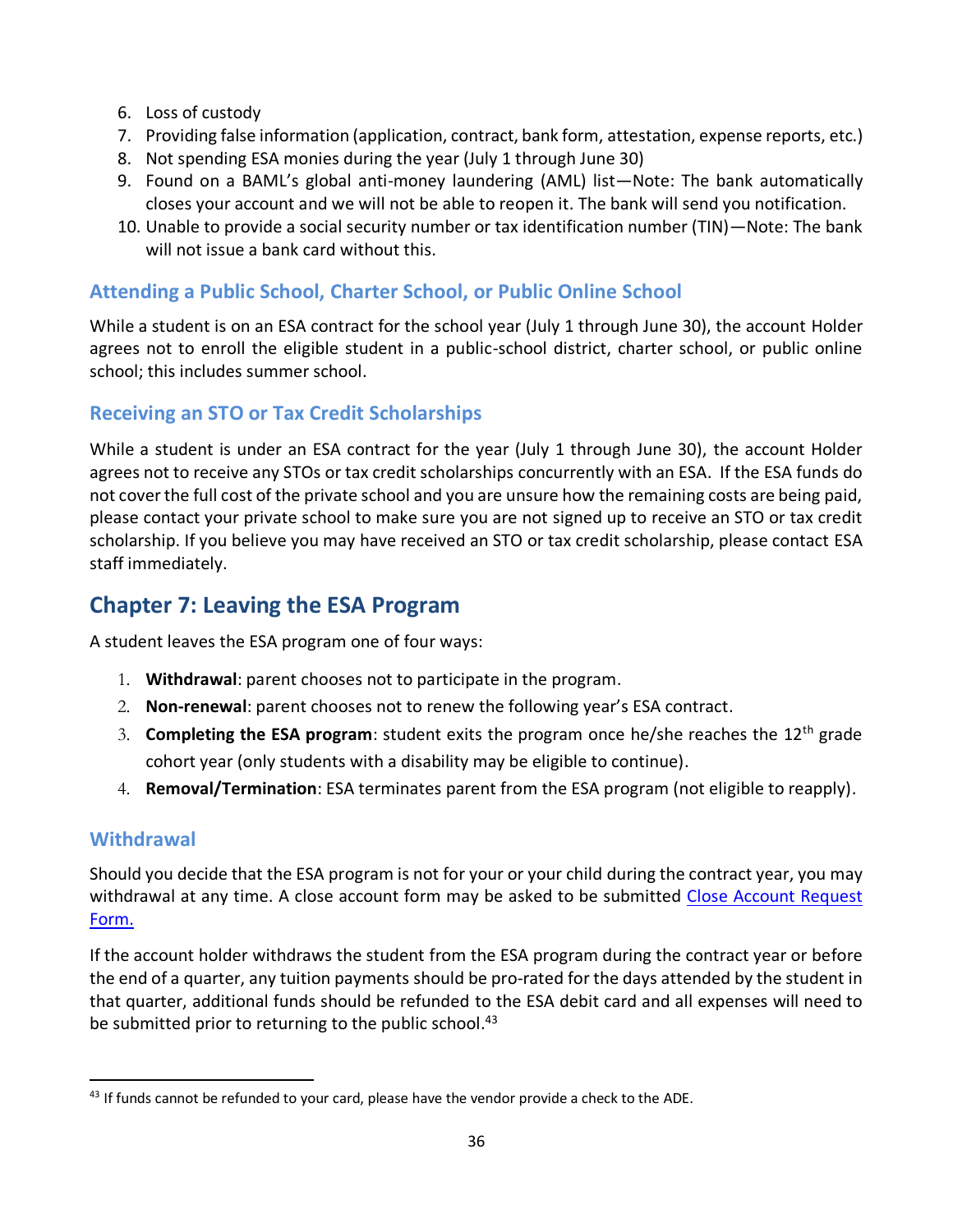Your submitted expenses will be reviewed. Should this review result in any questions the Department will formally notify the account holder in writing via email. Once your ESA account is closed, any leftover ESA monies will be returned to the State's general fund. The student and applicant will be eligible to reapply in the future.

### <span id="page-35-1"></span>**Non-Renewal**

If you choose not to renew your annual ESA contract, you will not need to take action, ESA will automatically close your account and any leftover ESA monies will be unloaded from your account and returned to the State's general fund. You will remain eligible to reapply in the future. All expense reports must be submitted and approved. Should a review of submitted expenses result in any questions, the Department will formally notify the account holder in writing via email.

### <span id="page-35-2"></span>**Completing the ESA Program**

When a student enters the ESA program, the student will be moved in a cohort. This means if the student enters the ESA program in 3<sup>rd</sup> grade, the following year the student will move into the 4<sup>th</sup> grade, even if the private school or the parent decides to keep the student back a year. The student progresses one grade every school year until the student reaches 12<sup>th</sup> grade. All students are exited at 12<sup>th</sup> grade. An Exited Contract will be issued by ESA. Once exited from the ESA program, the student will have four years to use any remaining funds that have rolled over from the past years. All policies and laws regarding the ESA program must still be followed.

The account holder is still required to submit expense reports every quarter for the remaining four years as they have done in the years prior to exiting. Failure to submit an expense report within 45 days of the due date may result in termination from the program.

If a student returns to public school at any time after the completion of the ESA program, any unused ESA monies will be unloaded from and returned to the State's general fund. Keep in mind that upon review of your account, should the Department have any questions, you will be notified in writing via email.

### <span id="page-35-3"></span><span id="page-35-0"></span>**Removal**

The Department may remove a parent and or student from the ESA program for a variety of reasons as discussed in Chapter 6. If the parent or student is removed by the Department from the program, the parent may appeal the Department's decision. If a parent is removed through the appeal process the parent or student may not reapply for the ESA program in the future.

# <span id="page-35-4"></span>**Chapter 8: Quick Reference**

Below is some additional and important information.

- ESA Support Specialists are available Monday-Friday 9am-4pm.
- ESA can be reached by phone at 602-364-1969 or through the help desk via the ESA parent portal.
- If you are experiencing any issues with your ESA portal login or password, please contact ADE Troubleshoot Support at 602-542-2222.